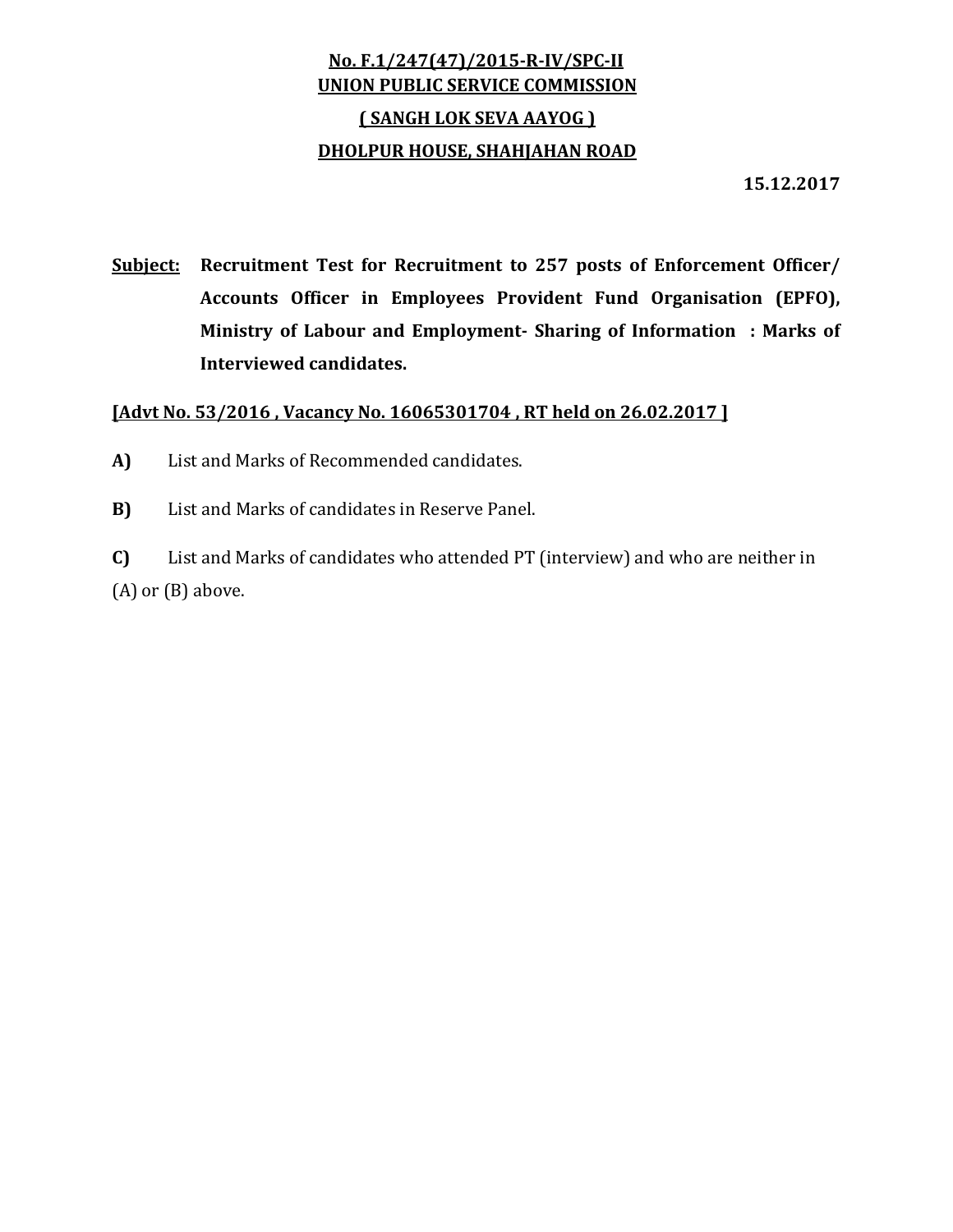A. RT FOR 257 POST OF ENFORCEMENT / ACCOUNT OFFICER IN EPFO M/O LABOUR & EMPLOYMENT. RT HELD ON 26.02.2017

| LIST OF FINALLY QUALIFIED CANDIDATES |  |  |  |  |  |
|--------------------------------------|--|--|--|--|--|
|--------------------------------------|--|--|--|--|--|

|    | SNO. ROLLNO NAME |                                | DOB COMM TOTAL MARKS |     |                 |
|----|------------------|--------------------------------|----------------------|-----|-----------------|
|    |                  | 1 0091295 KARAN RAGHAV         |                      |     | 12/06/91 132.78 |
| 2  |                  | 0066536 PRIYESH JAIN           | 13/01/89             |     | 131.89          |
| 3  |                  | 0296347 SARTAJ SINGH MANHAS    | 04/08/91             |     | 129.73          |
| 4  |                  | 0318540 MANISH GARG            | 11/06/88             |     | 129.44          |
| 5  |                  | 0522199 DINESH SOHU            | 14/06/89 OBC         |     | 127.78          |
| 6  |                  | 0131850 ANUBHAV DIXIT          | 11/08/90             |     | 127.73          |
| 7  |                  | 0398070 SATYARTH CHATURVEDI    | 02/02/91             |     | 127.61          |
| 8  |                  | 0465202 PRATEEK TYAGI          | 24/02/89             |     | 127.23          |
| 9  |                  | 0231574 PRERNA SINGHAL         | 01/09/94             |     | 127.00          |
| 10 |                  | 0052438 RATNESH RAJANYA        | 30/09/90             |     | 126.94          |
| 11 |                  | 0236554 SHUBHAM PANDEY         | 02/01/93             |     | 126.61          |
| 12 |                  | 0259645 SUPRABHAT RANJAN TOMAR | 03/12/90             |     | 125.83          |
| 13 |                  | 0055948 DEVI KISHAN RATHI      | 15/02/92             |     | 125.83          |
| 14 |                  | 0280335 NAVDEEP SINGH PATHANIA | 08/06/90             |     | 125.56          |
| 15 |                  | 0233893 RISHI RAJ              | 26/08/87             |     | 125.44          |
| 16 |                  | 0434636 SHRISHTI               | 26/09/90             |     | 125.28          |
| 17 |                  | 0111906 SAMEER KUMAR GUPTA     | 17/03/85 OBC         |     | 124.94          |
| 18 |                  | 0261601 HARIHARAN C V          | 20/05/91             |     | 124.73          |
| 19 |                  | 0505991 DIGANTH NAYAK          | 31/05/92 OBC         |     | 124.39          |
| 20 |                  | 0396764 ABHISHEK ANAND         | 10/06/92             |     | 124.23          |
| 21 |                  | 0465421 SHARIQUE NOORUL HASAN  | 18/02/88             |     | 123.89          |
| 22 |                  | 0529985 AMIT SINGH ADHIKARI    | 10/08/86             |     | 123.67          |
| 23 |                  | 0034428 ISHAN RAWAT            | 23/01/93             |     | 123.33          |
| 24 |                  | 0118496 ACHYUT DUTTA           | 15/12/84             |     | 123.28          |
| 25 |                  | 0232002 DIVESH DIXIT           | 30/06/89             |     | 122.73          |
| 26 |                  | 0524624 GAURAV SAINI           | 27/07/93             | OBC | 122.56          |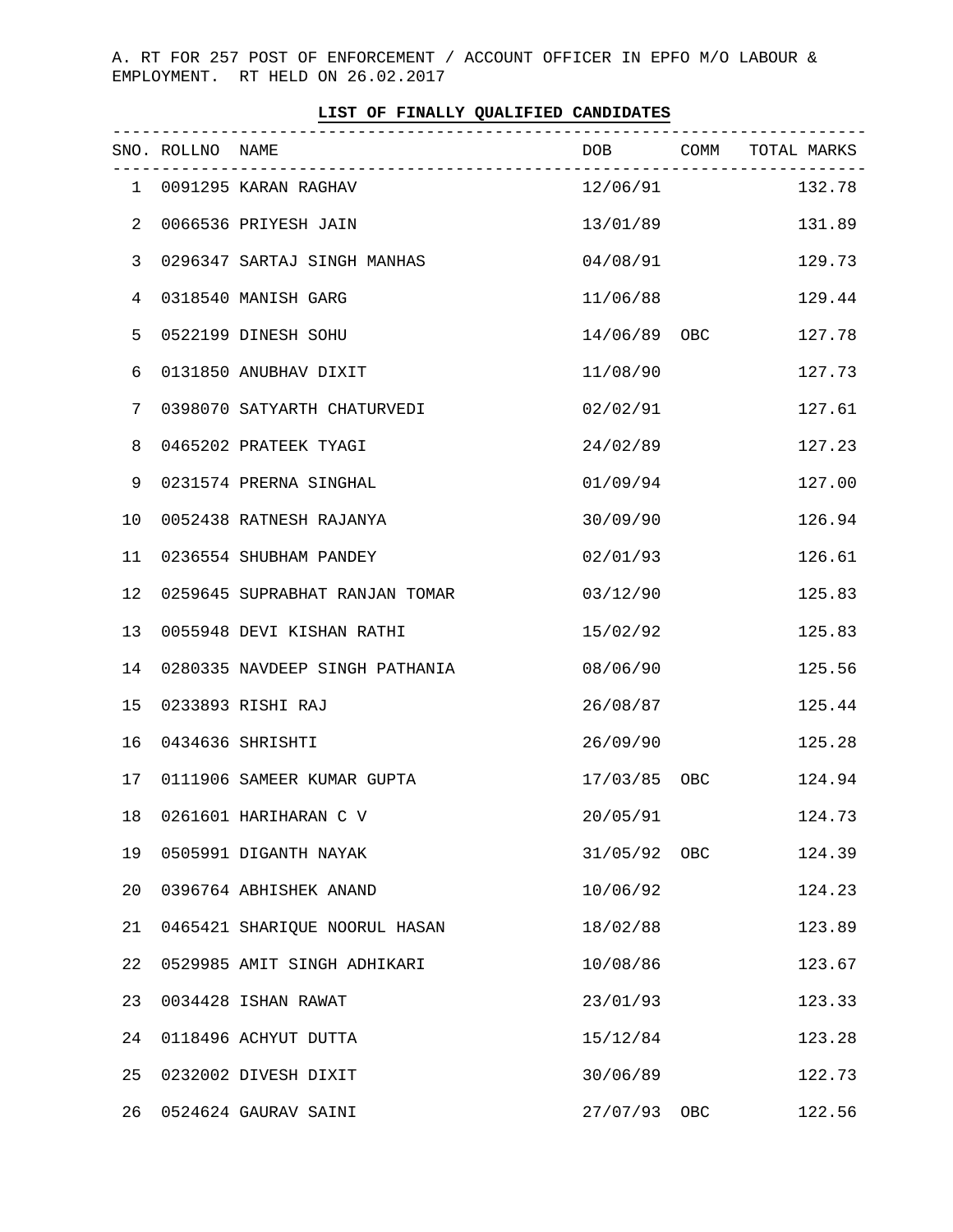| 27 | 0489346 SUJIT KUMAR BHARTI        | 06/11/89 OBC |     | 122.23 |
|----|-----------------------------------|--------------|-----|--------|
| 28 | 0247125 NITISH SINHA              | 01/12/90     |     | 121.94 |
| 29 | 0209359 SYED ZEESHAN AHMAD        | 10/01/91     |     | 121.89 |
| 30 | 0188257 AJAY GUPTA                | 12/10/91     |     | 121.33 |
| 31 | 0550789 SHASHANK SINGH            | 23/02/93     |     | 121.28 |
| 32 | 0149286 SUHAIL KHAN               | 18/01/90     |     | 120.94 |
| 33 | 0430151 SUFI IMMAD UD DIN         | 16/09/91     |     | 120.61 |
| 34 | 0205271 SONAWANE SWAPNIL SURESH   | 01/04/82     | SC  | 120.56 |
| 35 | 0375965 ABHIMANYU ARORA           | 03/01/87     |     | 120.33 |
| 36 | 0390447 C T VENKATA KRISHNA REDDY | 12/04/87     |     | 120.28 |
| 37 | 0221876 ABHIMANYU RANA            | 05/07/92     |     | 120.23 |
| 38 | 0261142 ANKIT SHARMA              | 16/10/88     |     | 120.06 |
| 39 | 0389189 ARADHYA GUPTA             | 06/08/92     |     | 120.00 |
| 40 | 0534379 ANKUR JANGHU              | 25/11/93     |     | 119.94 |
| 41 | 0355752 DESABATHULA RAJIV SHANKAR | 06/05/91     | SC  | 119.83 |
| 42 | 0013316 UDIT KUMAR SINGH          | 07/05/91     |     | 119.67 |
| 43 | 0243746 DEEPANKAR RAWAT           | 07/07/92     |     | 119.67 |
| 44 | 0408398 KULKARNI SHRIKANT MADHAV  | 11/08/90     |     | 119.50 |
| 45 | 0042462 KAMLESH KUMAR MAGARDE     | 03/06/84     | OBC | 119.44 |
| 46 | 0464025 PANKAJ SINGH              | 20/05/89     |     | 119.39 |
| 47 | 0133576 SHAURYA SINHA             | 20/04/87     |     | 119.11 |
| 48 | 0159504 GAVADE VISHAL VITTHAL     | 15/07/91     |     | 119.11 |
| 49 | 0407762 ANANT JAIN                | 11/08/90     |     | 118.89 |
| 50 | 0212992 SATISH KUMAR              | 02/04/86     | SC  | 118.73 |
| 51 | 0097644 VIPUL CHAND SINGH DIKSHIT | 21/10/90     |     | 118.67 |
| 52 | 0299035 ANIL KUMAR MEENA          | 08/02/86     | ST  | 118.61 |
| 53 | 0063000 ANUJ KUMAR GUPTA          | 16/07/79     |     | 118.28 |
| 54 | 0364449 KUSHAGRA GUPTA            | 14/07/88     |     | 118.11 |
| 55 | 0152972 MITHUN MOHAN U            | 05/06/92     |     | 118.06 |
| 56 | 0117317 RAJNIKANT BHUNATAR        | 25/12/89 SC  |     | 117.78 |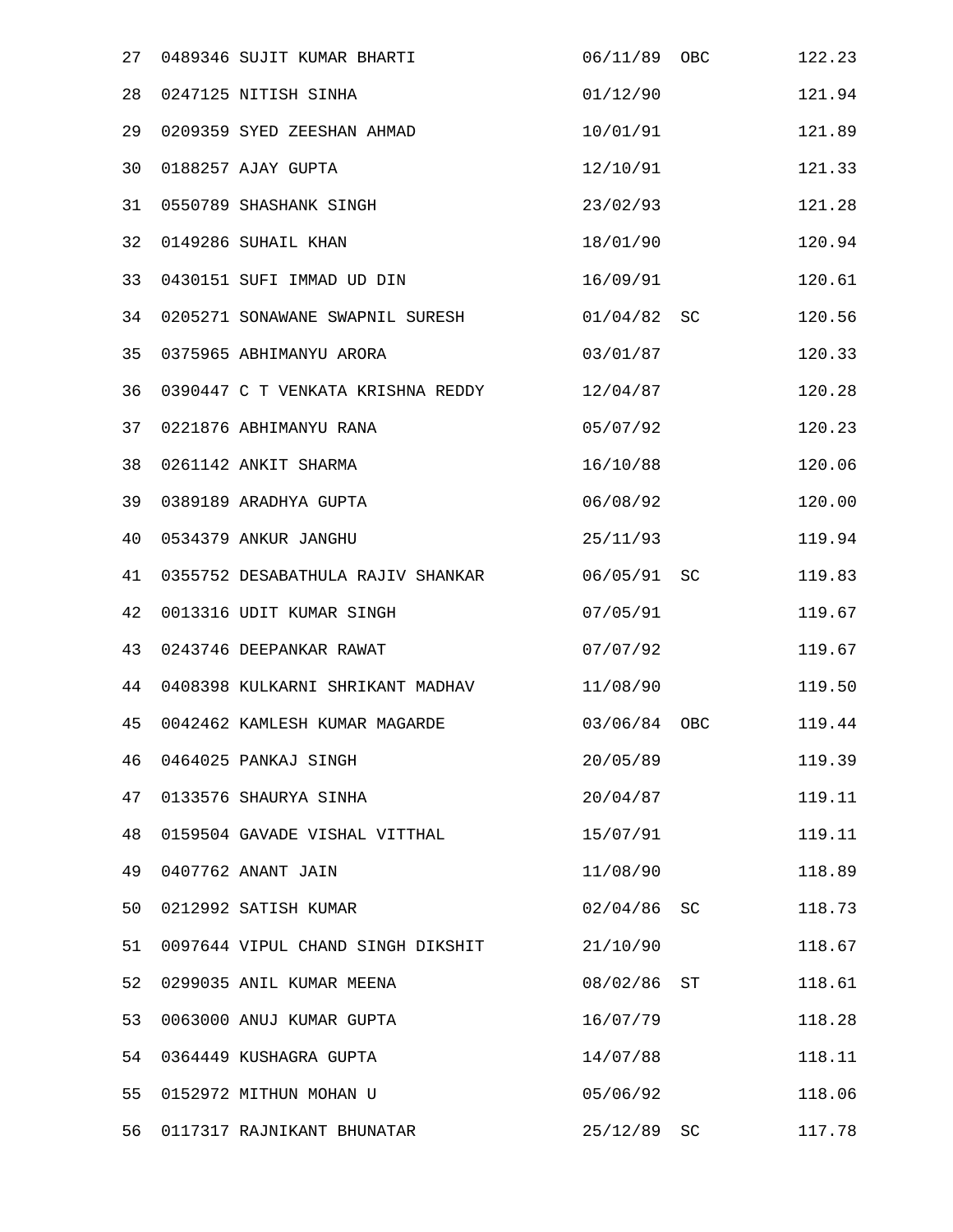| 57 | 0096679 GURUDATT SHIROMANI         | 14/11/87     |            | 117.73 |
|----|------------------------------------|--------------|------------|--------|
| 58 | 0089293 KARUNENDRA KUMAR MISHRA    | 05/01/88     |            | 117.73 |
| 59 | 0025305 VENNA SATISHREDDY          | 08/04/90     |            | 117.56 |
| 60 | 0137532 SATYAM SAHAY               | 01/09/86     |            | 117.50 |
| 61 | 0403664 JAGPREET SINGH CHEEMA      | 31/08/87     |            | 117.44 |
| 62 | 0461028 ANKIT KUMAR GUPTA          | 01/01/91 OBC |            | 117.39 |
| 63 | 0384309 ANKIT SRIVASTAVA           | 05/05/88     |            | 117.33 |
| 64 | 0294023 ANKUR PARASHAR             | 18/07/89     |            | 117.28 |
| 65 | 0358252 VISHNU BHARDWAJ            | 14/12/87     |            | 116.94 |
| 66 | 0322680 MAHAN SINGH SEKHON         | 02/06/90     |            | 116.94 |
| 67 | 0300398 APARNA MENON K             | 15/03/92     |            | 116.94 |
| 68 | 0339726 VENKATAGIRI PONNADA        | 05/06/85     | OBC        | 116.89 |
| 69 | 0532311 ABHISHEK MISHRA            | 20/10/90     |            | 116.83 |
| 70 | 0446614 HAFIS MUHAMMAD             | 28/08/93     | OBC        | 116.78 |
| 71 | 0014319 DHANANJAY VASANT BANGAR    | 11/12/92     | OBC        | 116.73 |
| 72 | 0486822 PRAVESH GANGWAR            | 05/03/87     | OBC        | 116.61 |
| 73 | 0076052 AMIT KUMAR MISHRA          | 04/02/88     |            | 116.56 |
| 74 | 0185939 AKANKSHA GARG              | 15/09/89     |            | 116.50 |
| 75 | 0537408 ROHAN AZAD                 | 12/02/89     | <b>OBC</b> | 116.39 |
| 76 | 0213377 MUMTAZ AHMAD               | 04/11/91     |            | 116.39 |
| 77 | 0167615 SACHIN YADAV               | 14/08/94     | OBC        | 116.39 |
| 78 | 0539987 PRASHANT ABHISHEK          | 28/02/91     | OBC        | 116.00 |
| 79 | 0503589 RAVI SHANKAR BETHA         | 12/08/86     | OBC        | 115.83 |
| 80 | 0514672 DHIRAJ KUMAR               | 16/09/88     | OBC        | 115.83 |
| 81 | 0422728 LAKHOLE PRATEEK RAMCHANDRA | 16/11/90     |            | 115.73 |
| 82 | 0046915 ARUN JOSHI                 | 18/07/90     |            | 115.61 |
| 83 | 0365253 SANJEEV KUMAR              | 03/06/90     | OBC        | 115.44 |
| 84 | 0466341 PRATIK DINKAR DHARMIK      | 07/04/88     | OBC        | 115.39 |
| 85 | 0370770 HARSIMRANPREET KAUR        | 29/03/94     | SC         | 115.23 |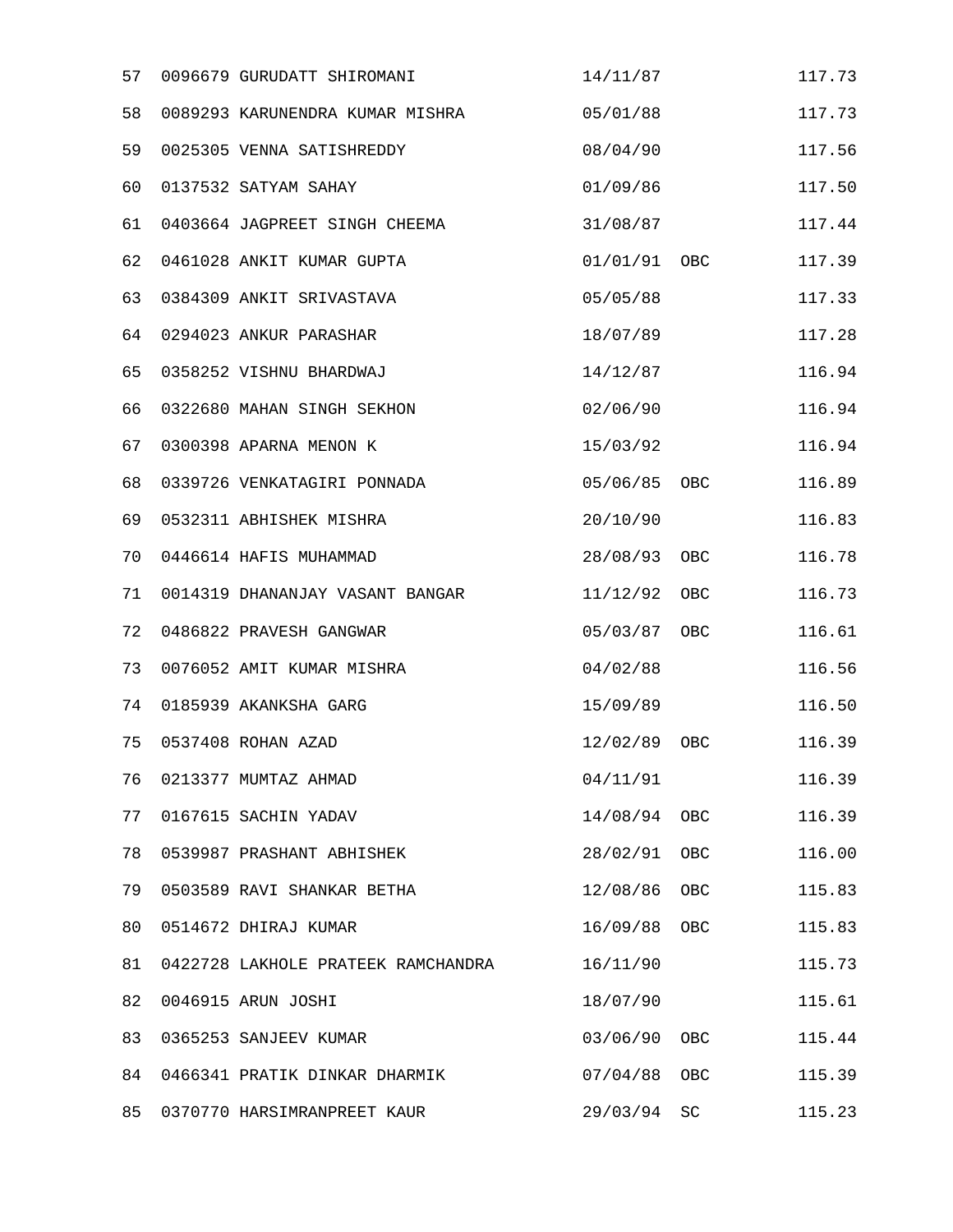| 86  |                | 0207407 SAMEER KUMAR PRAYAGA          | 24/11/87     |              | 115.11 |
|-----|----------------|---------------------------------------|--------------|--------------|--------|
| 87  |                | 0017149 DHANANJAY                     | 05/03/91     |              | 115.11 |
| 88  |                | 0335536 IMRAN AHAMAD                  | 20/04/86     | OBC          | 115.06 |
| 89  |                | 0214923 NEHA TIWARI                   | 03/01/90     |              | 115.06 |
| 90  |                | 0076074 VISHWESH VIVEK                | 13/04/90     |              | 115.06 |
| 91  |                | 0176473 MADAN SINGH                   | 27/05/90     |              | 115.06 |
| 92  |                | 0109986 LOKESH YADAV                  | 23/09/90     | OBC          | 115.00 |
| 93  |                | 0195127 SUSHANT SINGH                 | 18/02/92     |              | 115.00 |
| 94  | 0110667 RENUKA |                                       | 02/02/91     |              | 114.73 |
| 95  |                | 0106242 TARUN BANSAL                  | 08/09/91     |              | 114.73 |
| 96  |                | 0521176 ANSU KUMAR SINGH              | 14/12/86     |              | 114.67 |
| 97  |                | 0442381 PUSHPENDRA SINGH              | 19/09/90     | OBC          | 114.61 |
| 98  |                | 0156341 TOJIN THOMAS                  | 23/05/88     |              | 114.39 |
| 99  |                | 0213967 KUNAL DIXIT                   | 25/12/88     |              | 114.39 |
| 100 |                | 0218270 MAHESH SACHIDANANDAM          | 04/08/89     |              | 114.39 |
| 101 |                | 0246484 J PUGAZHENDHI                 | 03/06/91     | OBC          | 114.39 |
| 102 |                | 0137860 DISHARI CHAKRABORTY           | 06/03/90     |              | 114.33 |
| 103 |                | 0305748 MURALIDHARAN N                | 14/11/87     | OBC          | 114.28 |
| 104 |                | 0444248 PRIYADARSHAN MOHAPATRA        | 27/05/87     | OBC          | 114.23 |
| 105 |                | 0331519 DEVESH SINGH                  | 27/03/90 OBC |              | 113.94 |
| 106 |                | 0251779 AKHIL THAMPI                  | 20/06/90     | OBC          | 113.89 |
| 107 |                | 0534335 VIJITH KRISHNAN K             | 31/05/88     |              | 113.83 |
| 108 |                | 0320964 VIBHOR KHANDELWAL             | 15/01/91     |              | 113.67 |
| 109 |                | 0474514 ANKIT KUMAR                   | 10/09/86     |              | 113.61 |
| 110 |                | 0291100 ARSLAN MOHAMMED KITTUR        | 17/03/90     | OBC          | 113.61 |
| 111 |                | 0191679 ASHISH SINGH                  | 20/04/91     |              | 113.61 |
| 112 |                | 0082010 TANVEER CHANDRA NARAYAN SINGH | 22/09/88     |              | 113.33 |
| 113 |                | 0359437 BIPIN KUMAR                   | 07/06/90     |              | 113.17 |
| 114 |                | 0064182 PIYUSH KUMAR                  |              | 01/08/87 OBC | 113.11 |
| 115 |                | 0037109 SIDDHARTH SHUKLA              | 08/03/88     |              | 113.11 |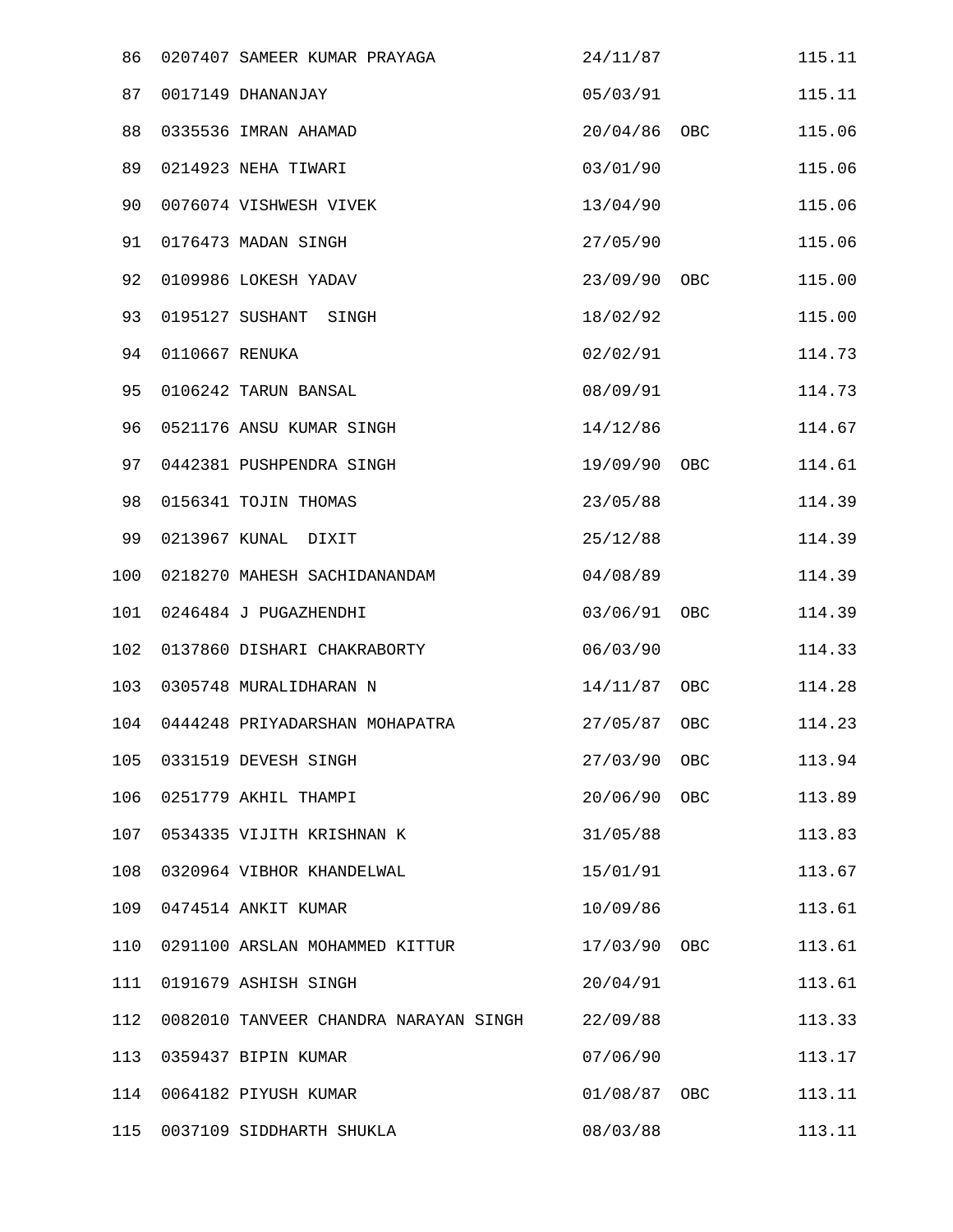| 116 |                | 0017429 SAMIR KUMAR            | 21/12/92 | OBC | 113.11 |
|-----|----------------|--------------------------------|----------|-----|--------|
| 117 |                | 0465236 ANKIT GUPTA            | 22/07/93 |     | 113.00 |
| 118 |                | 0114714 ALOK SINGH             | 26/12/92 | OBC | 112.94 |
| 119 |                | 0347695 SIDDHARTH VIKRAM SINGH | 22/12/89 |     | 112.83 |
| 120 |                | 0439822 KAPIL ANAND            | 09/10/90 | SC  | 112.50 |
| 121 |                | 0321841 KUSHAL CHOUKSEY        | 28/09/91 | OBC | 112.44 |
| 122 |                | 0420098 ANSHUL JAIN            | 07/09/87 |     | 112.28 |
| 123 |                | 0530506 RABI LAL DAS           | 28/08/89 |     | 112.28 |
| 124 |                | 0417221 KUMARI SHIKHA          | 14/07/87 |     | 112.23 |
| 125 |                | 0396456 MANAS MISHRA           | 25/05/88 |     | 112.00 |
| 126 |                | 0344863 MANU KUMAR             | 19/06/88 | OBC | 112.00 |
| 127 |                | 0047252 ADITYA NARAYAN         | 11/03/90 |     | 111.83 |
| 128 |                | 0453834 YOGESH KUMAR MEENA     | 10/07/84 | ST  | 111.78 |
| 129 |                | 0375424 JAYENDRA SINGH KUSHWAH | 25/01/88 |     | 111.67 |
| 130 |                | 0279837 DHIMAN CHAKMA          | 15/11/89 | ST  | 111.67 |
| 131 |                | 0209379 SANJEEV KUMAR          | 06/04/91 | SC  | 111.67 |
| 132 |                | 0191264 ANKIT BHARDWAJ         | 30/07/91 |     | 111.67 |
| 133 |                | 0157791 PRASHANT CHANDRA YADAV | 02/11/91 | OBC | 111.67 |
| 134 |                | 0154349 MUKESH KUMAR           | 08/09/88 | OBC | 111.61 |
| 135 |                | 0259933 HARSHIT PATHAK         | 05/06/92 |     | 111.39 |
| 136 |                | 0024759 JAI KISHAN             | 13/08/92 | OBC | 111.33 |
| 137 |                | 0402623 AMIT JAKHMOLA          | 09/05/90 |     | 111.11 |
| 138 |                | 0009326 PANKAJ KUMAR           | 20/08/91 | OBC | 111.11 |
| 139 |                | 0488219 CHANDAN PRASAD         | 05/11/89 | OBC | 111.00 |
| 140 |                | 0178762 SANYUKTA RANA          | 20/12/92 | OBC | 111.00 |
| 141 |                | 0271305 LOVE KATARIA           | 16/04/88 | OBC | 110.94 |
| 142 | 0379734 DEEPAK |                                | 02/03/87 |     | 110.89 |
| 143 |                | 0469201 RAJAT VERDHAN NAGAYACH | 29/09/88 |     | 110.83 |
| 144 |                | 0148285 TATSAT MISHRA          | 03/07/91 |     | 110.83 |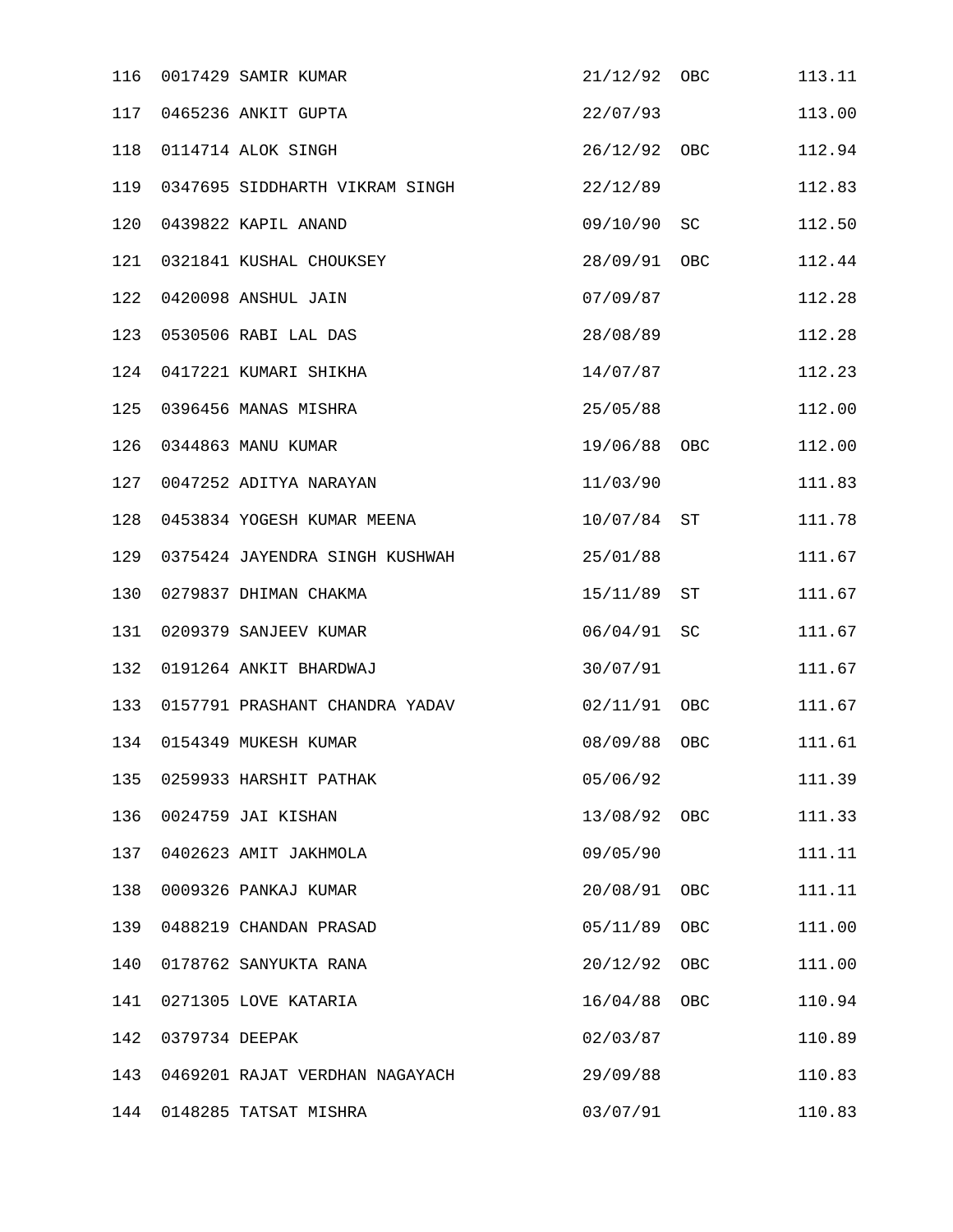| 145 | 0020632 NEHA BHARTI             | 01/04/89 | OBC                 | 110.67 |
|-----|---------------------------------|----------|---------------------|--------|
| 146 | 0429002 ARVIND BOUDHA           | 06/09/89 | SC                  | 110.50 |
| 147 | 0043126 ABHISHEK RANJAN         | 26/07/90 | OBC                 | 110.33 |
| 148 | 0207254 MAHESH NARALA           | 14/01/88 | OBC                 | 110.28 |
| 149 | 0274412 GAUTHAM PS              | 15/02/92 | OBC                 | 110.28 |
| 150 | 0127245 KARAN SINGH             | 16/02/92 | OBC                 | 110.28 |
| 151 | 0205776 SWAMI PRAVIN VIRBHADRA  | 28/12/90 | SC                  | 110.17 |
| 152 | 0351166 ALOK RANJAN             | 15/02/86 | OBC                 | 110.00 |
| 153 | 0298841 ISHMEET KAUR            | 07/10/92 | <b>SC</b>           | 110.00 |
| 154 | 0462472 HARSHIT DHAKA           | 30/06/92 | OBC                 | 109.89 |
| 155 | 0173610 KARTHIKEYAN V           | 05/04/91 | OBC                 | 109.73 |
| 156 | 0020429 ANIL KUMAR RATHORE      | 15/07/93 | OBC                 | 109.73 |
| 157 | 0438429 DHEERAJ SHARMA          | 04/07/94 | OBC                 | 109.56 |
| 158 | 0399969 PRAMOD KUMAR SINGH      | 09/08/87 | OBC                 | 109.44 |
| 159 | 0411345 MD SHAHBAZ AKHTER       | 18/01/88 | OBC                 | 109.44 |
| 160 | 0457673 SATISH KUMAR SINGH      | 16/02/87 | OBC                 | 109.39 |
| 161 | 0031717 NAWNEET PRAKASH         | 10/02/89 | OBC                 | 109.28 |
| 162 | 0315691 PARTH NANDAN            | 28/02/90 | OBC                 | 109.23 |
| 163 | 0050975 ABHISHEK VERMA          | 26/12/84 | OBC                 | 109.00 |
| 164 | 0536255 CHAITANYA KIRAN NIMMALA | 26/11/85 | OBC                 | 108.78 |
| 165 | 0195418 SURESH KUMAR            | 25/06/87 | OBC                 | 108.78 |
| 166 | 0249184 PAGARE SACHIN NAYABRAO  | 08/10/93 | SC                  | 108.61 |
| 167 | 0223134 DHRUV JAYANT            | 31/08/90 | SC                  | 108.56 |
| 168 | 0118247 AJESH A                 | 02/02/92 | OBC                 | 108.28 |
| 169 | 0388387 AMRITA GOPAL            | 14/04/86 | OBC                 | 108.11 |
| 170 | 0103541 RUPA PRASAD             | 20/09/88 | SC                  | 107.94 |
| 171 | 0191451 PAVNEET BANGAR          | 30/03/92 | $\operatorname{SC}$ | 107.83 |
| 172 | 0479605 MANIVASAGAN R           | 10/04/91 | OBC                 | 107.78 |
| 173 | 0408325 RAJ PRATAP CHOUDHARY    | 20/12/93 | OBC                 | 107.78 |
| 174 | 0087343 SANTOSH KUMAR           | 27/10/89 | OBC                 | 107.73 |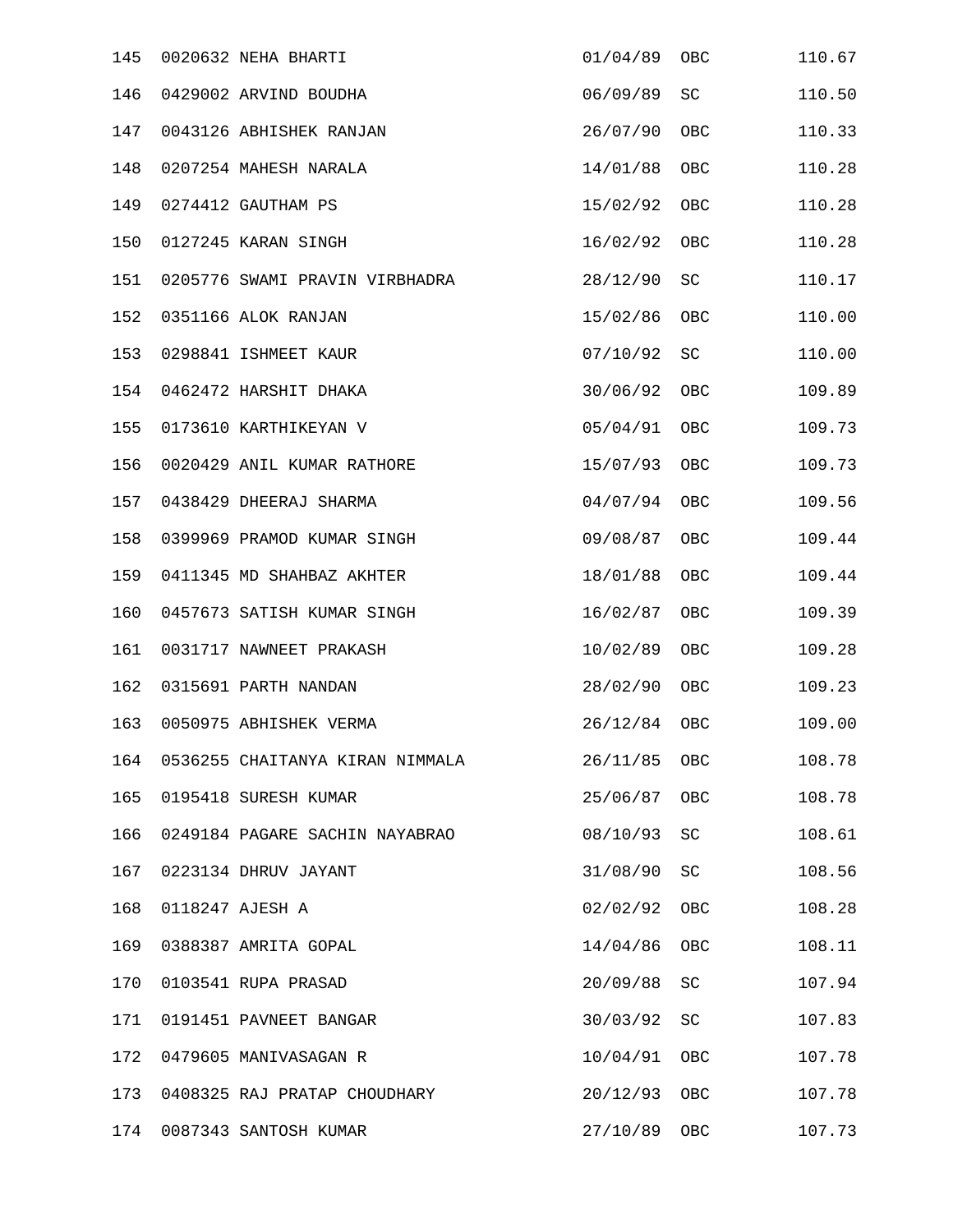| 175 | 0380544 ISAGAHAH LAWRNIANG             | 28/01/88 | ST  | 107.50 |
|-----|----------------------------------------|----------|-----|--------|
| 176 | 0357139 SANCHITA PARMAR                | 08/01/93 | OBC | 107.50 |
| 177 | 0501621 SURESH KUMAR BALAI             | 10/08/89 | SC  | 107.23 |
| 178 | 0468591 DHANUSH H                      | 04/10/91 | OBC | 107.23 |
| 179 | 0148235 JITENDRA PRASAD                | 19/12/90 | OBC | 107.00 |
| 180 | 0415519 NITISH KUMAR                   | 25/11/91 | OBC | 107.00 |
| 181 | 0319972 LAWANGE AKSHAYKUMAR PRAKASHRAO | 19/01/92 | OBC | 107.00 |
| 182 | 0524420 RAJA M G                       | 22/06/88 | OBC | 106.94 |
| 183 | 0407434 NAVNEET KUMAR NAVEEN           | 19/09/89 | OBC | 106.89 |
| 184 | 0466017 SATHISH S                      | 26/09/90 | OBC | 106.89 |
| 185 | 0540998 MIHIR KUMAR SAHOO              | 02/06/89 | OBC | 106.83 |
| 186 | 0433879 AMAR KUMAR SINGH               | 20/07/91 | OBC | 106.83 |
| 187 | 0149917 ANMOL SINGH BHATTI             | 16/12/83 | OBC | 106.78 |
| 188 | 0488521 NIKAM MOHAK JAGDISH            | 14/09/85 | OBC | 106.78 |
| 189 | 0445009 KEERTHI VIYAASAKUMAR V         | 23/11/88 | OBC | 106.78 |
| 190 | 0488536 RAJIV KUMAR                    | 02/10/88 | OBC | 106.67 |
| 191 | 0357366 ALPESH CHOURASIA               | 17/12/89 | OBC | 106.67 |
| 192 | 0013964 SAGAR KUMAR                    | 07/02/94 | OBC | 106.67 |
| 193 | 0059070 NAVEEN KUMAR YADAV             | 20/01/87 | OBC | 106.56 |
| 194 | 0157079 BHARAT BHUSHAN BHAIJI PATARIYA | 16/07/85 | SC  | 106.44 |
| 195 | 0179884 PRAVEEN A                      | 08/10/91 | OBC | 106.44 |
| 196 | 0267794 TANI BHARTI                    | 30/05/87 | SC  | 106.39 |
| 197 | 0306659 KARTHICKEYAN P                 | 07/10/93 | OBC | 106.28 |
| 198 | 0553414 KULDEEP KARAN SINGH            | 12/09/82 | OBC | 106.23 |
| 199 | 0526520 KATYARMAL KUMAR PRABHAKAR      | 02/10/88 | OBC | 106.17 |
| 200 | 0064789 ABHISHEK LAMBA                 | 22/07/89 | OBC | 106.17 |
| 201 | 0187056 RENU DAHIYA                    | 27/11/92 | SC  | 106.11 |
| 202 | 0491022 VENKATA NARENDRABABU CH        | 14/07/83 | OBC | 106.06 |
| 203 | 0000653 VINAY KUMAR                    | 12/06/85 | OBC | 106.00 |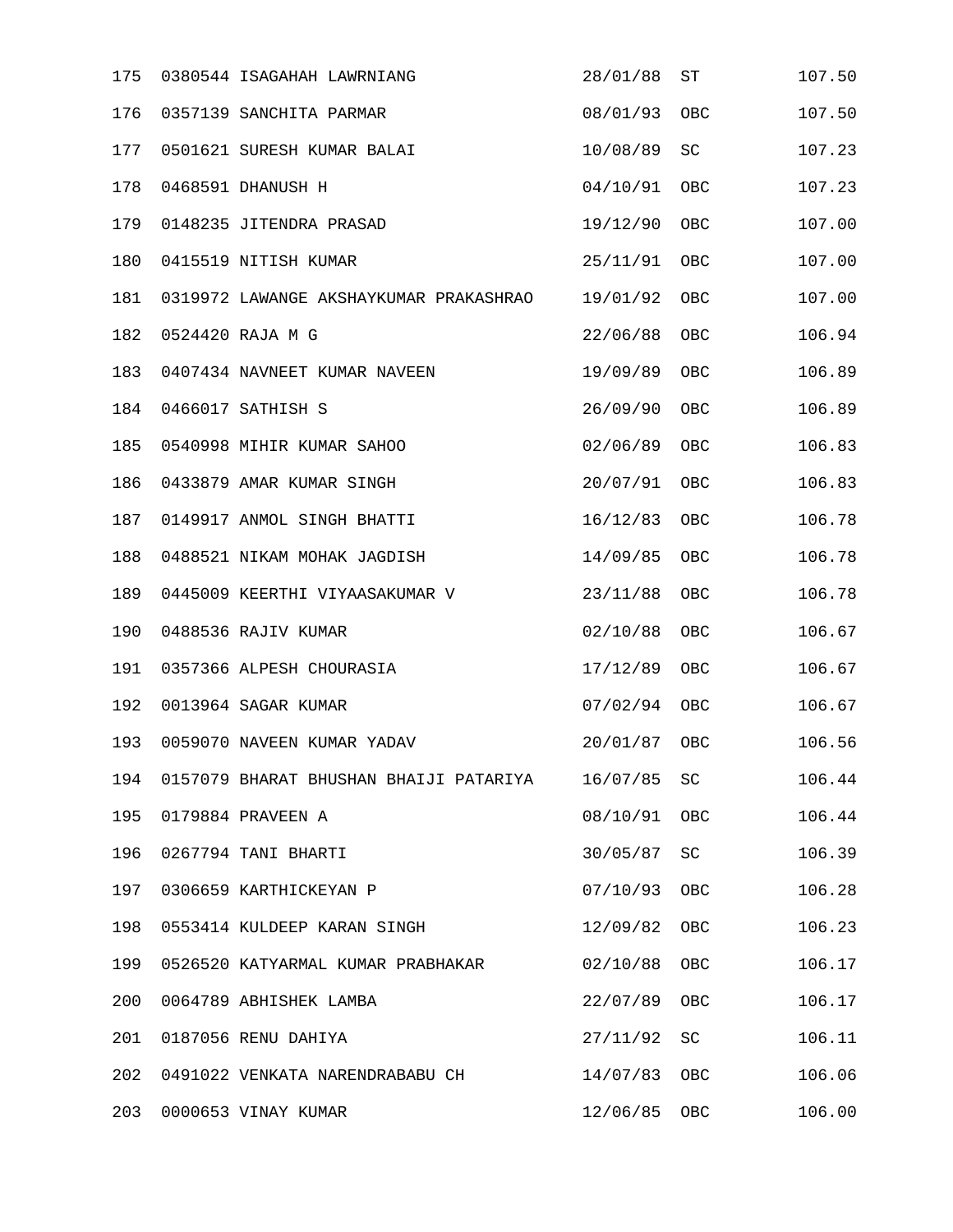| 204 |                | 0240206 KAMLESH KUMAR SHARMA   | 01/01/88 | OBC       | 105.94 |
|-----|----------------|--------------------------------|----------|-----------|--------|
| 205 |                | 0430379 SUNNY VERMA            | 27/03/86 | SC        | 105.89 |
| 206 |                | 0472686 ANGAD KUMAR PRAJAPATI  | 05/07/86 | OBC       | 105.78 |
| 207 |                | 0417640 PRATEEK RAJ SINGH      | 19/02/88 | SC        | 105.61 |
| 208 |                | 0232174 ALOK VERMA             | 02/07/89 | OBC       | 105.56 |
| 209 |                | 0080748 YOGESH KUMAR           | 06/03/86 | <b>SC</b> | 105.50 |
| 210 |                | 0540702 SUMEET MEHARDA         | 03/11/92 | <b>SC</b> | 105.50 |
| 211 |                | 0088360 BHAWANI SINGH GURJAR   | 01/07/91 | OBC       | 105.33 |
| 212 |                | 0530955 SHERE VISHAL PRABHAKAR | 31/10/90 | OBC       | 105.11 |
| 213 |                | 0072329 MANOJ KUMAR VERMA      | 14/03/87 | OBC       | 105.00 |
| 214 |                | 0043500 ANURAG KUMAR           | 28/04/93 | OBC       | 105.00 |
| 215 |                | 0455065 GAURI TUKARAM MALI     | 11/06/85 | OBC       | 104.94 |
| 216 |                | 0320467 JATIN MEENA            | 22/02/90 | ST        | 104.94 |
| 217 |                | 0440674 VIVEK JAJOR            | 29/04/88 | SC        | 104.78 |
| 218 |                | 0163184 NARENDER YADAV         | 23/02/89 | OBC       | 104.78 |
| 219 |                | 0555653 SUNIDHI                | 29/03/92 | OBC       | 104.73 |
| 220 | 0233450 SHASHI | KUMAR<br>BHASKAR               | 08/08/93 | SC        | 104.73 |
| 221 |                | 0164540 DEEPAK SHARMA          | 08/07/86 | OBC       | 104.56 |
| 222 |                | 0426511 GAIKWAD PIYUSH ASHOK   | 16/09/92 | SC        | 104.44 |
| 223 |                | 0324983 HEMANT MADHUR          | 05/03/89 | OBC       | 104.33 |
| 224 |                | 0056664 DAVID DAMTHANKHUM      | 11/10/86 | ST        | 104.17 |
| 225 |                | 0041842 SAURABH KUMAR          | 24/10/88 | OBC       | 104.17 |
| 226 |                | 0190580 AYUSHI CHAURASIA       | 19/03/93 | OBC       | 104.17 |
| 227 |                | 0073544 SANTHOSHKUMAR P        | 03/04/89 | OBC       | 104.11 |
| 228 |                | 0342889 SALVE HARSHAL MANIKRAO | 23/05/89 | SC        | 103.89 |
| 229 |                | 0238455 SAURABH                | 29/01/90 | SC        | 103.89 |
| 230 |                | 0420918 SONALI SINGH           | 01/07/92 | OBC       | 103.83 |
| 231 |                | 0119525 KRISHNA KUMAR GUPTA    | 15/06/88 | OBC       | 103.78 |
| 232 |                | 0511506 MAMIDI DEVENDRA KUMAR  | 13/08/87 | SC        | 103.73 |
|     |                |                                |          |           |        |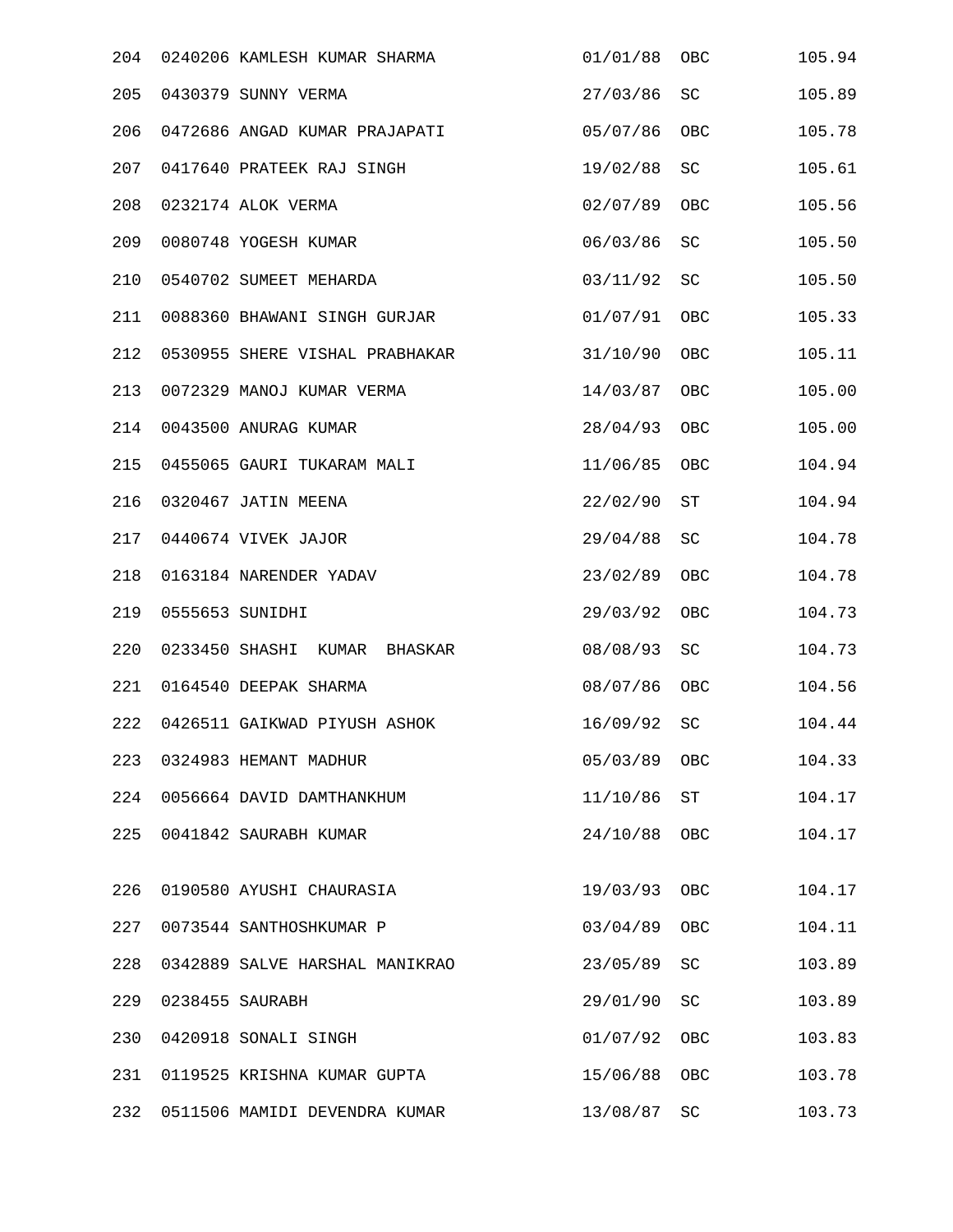| 233 |                | 0462642 SANJAY KUMAR               | 30/11/85     | SC  | 103.56 |
|-----|----------------|------------------------------------|--------------|-----|--------|
| 234 |                | 0336799 SIDDARTH DAHIYA            | 23/02/84     |     | 103.28 |
| 235 |                | 0415720 VAIBHAV CHAUHAN            | 31/05/89     | ST  | 103.06 |
| 236 |                | 0335288 VAIBHAV CHAUDHARY          | 13/05/88     | SC  | 102.67 |
| 237 |                | 0059571 RAHUL VIKRAM               | 02/09/90     | SC  | 102.50 |
| 238 |                | 0317134 ASHWIN BHAGAT              | 04/05/89     | SC  | 102.23 |
| 239 |                | 0005191 RISHI SHARMA               | 05/09/89     |     | 100.89 |
| 240 |                | 0462910 RAJESH R                   | 09/04/89     |     | 99.00  |
| 241 | 0242227 NEERAJ |                                    | 10/04/89     |     | 97.56  |
| 242 |                | 0396180 SUNIL T S                  | 24/01/77     |     | 95.83  |
| 243 |                | 0071970 SRINIVAS M                 | 15/08/88 OBC |     | 95.83  |
| 244 |                | 0301117 MADHAV KUMAR MISHRA        | 29/12/91     |     | 95.33  |
| 245 |                | 0376057 ANIL KUMAR ANTIL           | 10/02/88     |     | 94.67  |
| 246 |                | 0052882 RAVI KUMAR                 | 25/12/85     |     | 93.61  |
| 247 |                | 0356534 ROUSHAN VISHAL             | 05/02/94     |     | 92.83  |
| 248 |                | 0454199 ASHUTOSH KUMAR             | 10/02/91     | OBC | 91.33  |
| 249 |                | 0159625 SRINIVAS GANGAPURAM        | 04/02/87     | OBC | 90.94  |
| 250 |                | 0355579 GANTHIMARRI MARUTHI PRASAD | 04/08/91     | OBC | 90.56  |
| 251 |                | 0191658 RAHUL GUPTA                | 13/08/91     | OBC | 90.28  |
| 252 |                | 0295305 AMARENDRA KUMAR SINGH      | 15/08/89 OBC |     | 90.23  |
| 253 |                | 0312885 HIMMAT SINGH RAJPUROHIT    | 03/03/77     |     | 90.11  |
| 254 |                | 0310175 ARPIT AGARWAL              | 05/07/86     |     | 89.28  |
| 255 | 0506046 SAVITA |                                    | 10/09/93     |     | 88.39  |
| 256 |                | 0022539 SUMIT KUMAR GUPTA          | 08/08/85     |     | 88.28  |
| 257 |                | 0151993 RAVI KUMAR                 | 18/12/87 OBC |     | 88.11  |
|     |                |                                    |              |     |        |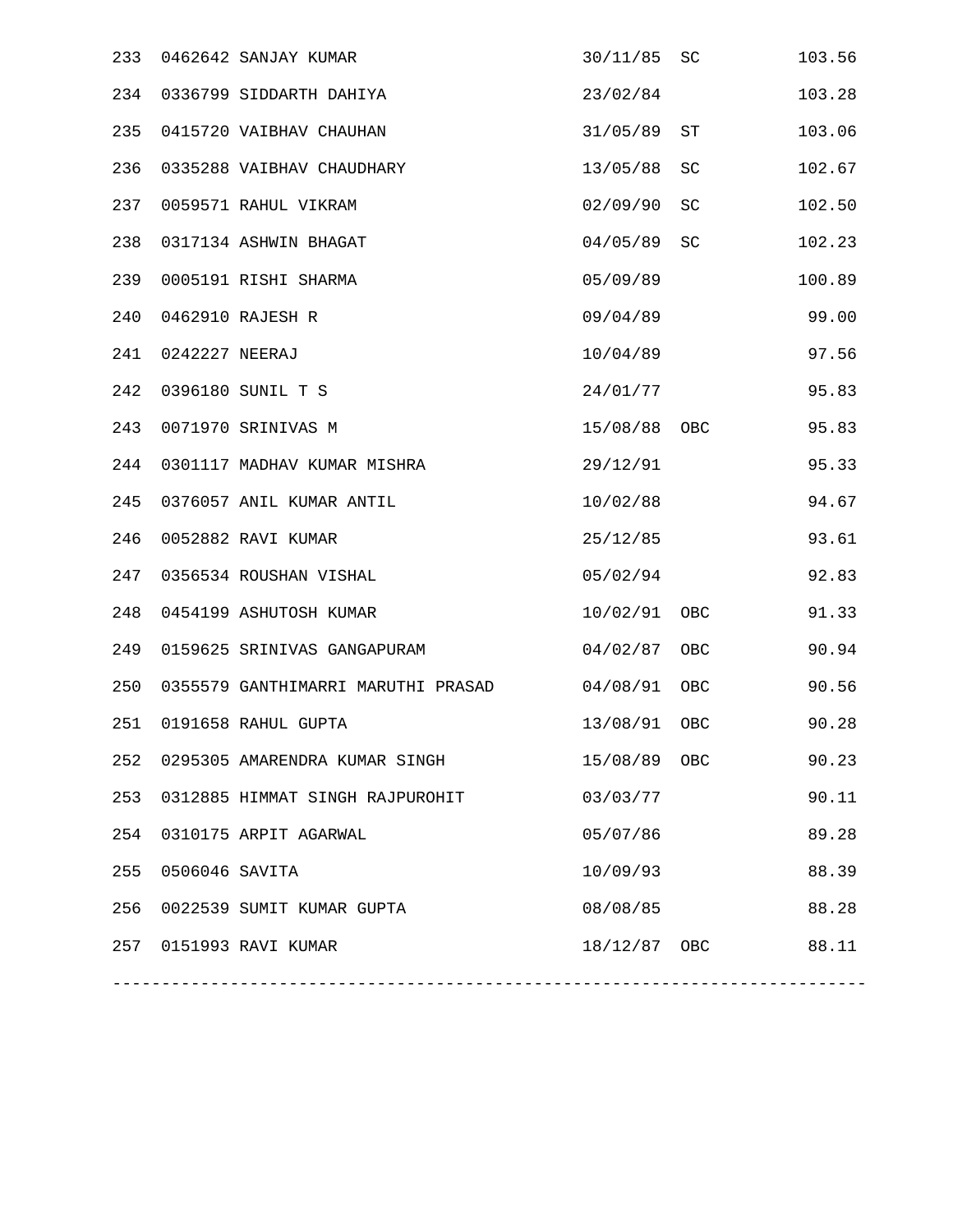B. RT FOR 257 POST OF ENFORCEMENT / ACCOUNT OFFICER IN EPFO M/O LABOUR & EMPLOYMENT. RT HELD ON 26.02.2017

## **LIST OF CANDIDATES IN RESERVE PANEL**

|                | SNO. ROLLNO NAME |                                        |          | DOB COMM TOTAL MARKS |
|----------------|------------------|----------------------------------------|----------|----------------------|
|                |                  |                                        |          | 110.83               |
| 2              |                  | 0080829 DIVANSHU MISHRA                | 19/08/89 | 110.78               |
| 3              |                  | 0140929 TAPALAMEEDI SANDEEP KUMAR REDD | 16/08/92 | 110.67               |
| $\overline{4}$ |                  | 0406954 VIKASH KESHAV                  | 21/05/91 | 110.28               |
| 5              |                  | 0166164 JASUD SAGAR SURENDRAKUMAR      | 22/08/91 | 110.28               |
| 6              |                  | 0256709 SWAPNIL TIWARI                 | 01/01/88 | 110.23               |
| 7              |                  | 0357311 DHARMESH SHARMA                | 10/12/89 | 110.23               |
| 8              |                  | 0175706 SATYA BRAT TIWARI              | 20/05/90 | 110.06               |
| 9              |                  | 0500231 MANISHA GUPTA                  | 14/02/87 | 110.00               |
| 10             |                  | 0190977 SHIVENDRA PRATAP SINGH CHAUHAN | 10/09/89 | 110.00               |
| 11             |                  | 0031763 RAHUL BATRA                    | 24/09/93 | 110.00               |
| 12             |                  | 0303999 ABHAI KUMAR TIWARI             | 05/04/88 | 109.94               |
| 13             |                  | 0323482 MONIKA KEJRIWAL                | 19/09/91 | 109.73               |
| 14             |                  | 0341706 SURBHI SABHARWAL               | 31/01/91 | 109.67               |
| 15             |                  | 0407943 ASHWANI RANA                   | 01/02/91 | 109.67               |
| 16             |                  | 0195930 KAORE OMKAR DEEPAK             | 05/08/92 | 109.39               |
| 17             |                  | 0010988 PUNEET SINGH                   | 18/04/90 | 109.28               |
| 18             |                  | 0371588 NAVJOT SINGH                   | 27/12/88 | 109.17               |
| 19             |                  | 0418161 SAMEER SAURABH                 | 19/10/91 | 109.17               |
| 20             |                  | 0089251 KANNAPPAN M                    | 25/10/89 | 109.11               |
| 21             |                  | 0230059 ABU MATHEW                     | 18/12/88 | 108.94               |
| 22             |                  | 0143098 STEVE JOSE                     | 24/09/87 | 108.83               |
| 23             |                  | 0312094 DEEPAK SHARMA                  | 02/11/87 | 108.78               |
| 24             |                  | 0041675 ROHIT GUPTA                    | 08/07/89 | 108.78               |
| 25             |                  | 0180118 AMIT CHAUDHARY                 | 15/06/90 | 108.78               |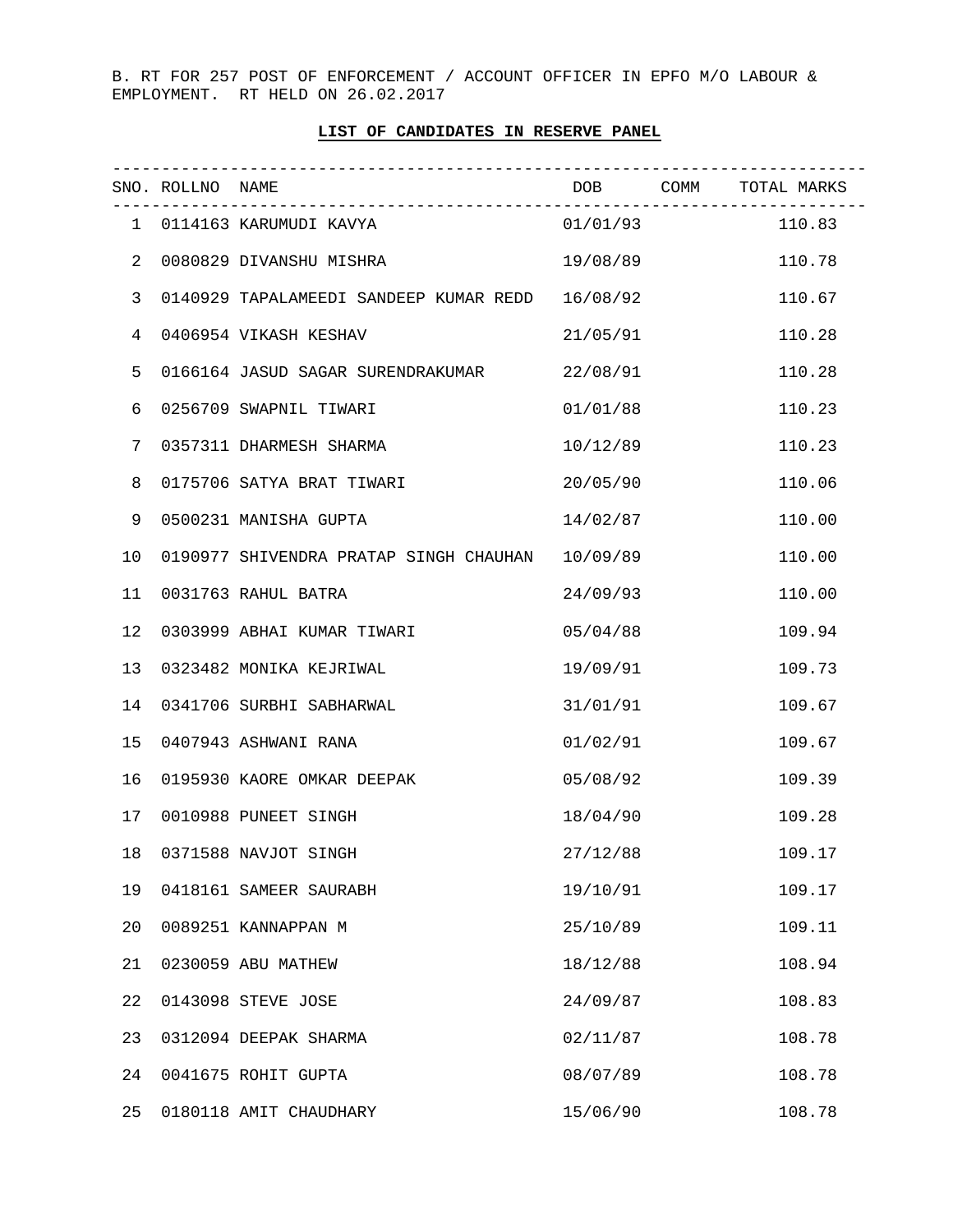| 26 |                | 0066235 AMIT PAWAR          | 13/07/93 | 108.78 |
|----|----------------|-----------------------------|----------|--------|
| 27 |                | 0321874 PRASHANT SINGH      | 05/01/87 | 108.73 |
| 28 |                | 0449739 SUJEET KUMAR PANDEY | 07/10/92 | 108.73 |
| 29 |                | 0504982 SAMIR RAJ           | 31/01/91 | 108.67 |
| 30 |                | 0284149 ANUJ SHARMA         | 15/02/90 | 108.61 |
| 31 |                | 0327187 SARFARAZ ALAM       | 30/06/87 | 108.56 |
| 32 |                | 0029449 RAHUL SINGH         | 19/05/89 | 108.50 |
| 33 |                | 0405315 AMANPREET SINGH     | 09/01/92 | 108.33 |
| 34 |                | 0013160 SHRISTY PANDIT      | 18/10/90 | 108.28 |
| 35 |                | 0357895 APOORVA YADAV       | 10/11/90 | 108.28 |
| 36 |                | 0204471 GOURAV PATHAK       | 03/01/91 | 108.23 |
| 37 |                | 0253657 HARJOT SINGH KLAIR  | 18/06/91 | 108.23 |
| 38 |                | 0218999 RITUPRIYA           | 10/10/87 | 108.17 |
| 39 |                | 0427128 AMEY VIKRAM         | 17/04/94 | 108.11 |
| 40 |                | 0286776 N C VAMSHI KRISHNA  | 05/02/87 | 108.00 |
| 41 |                | 0219611 DIVAKARA SHENOY H   | 11/08/88 | 107.94 |
| 42 |                | 0180897 NITESH KUMAR        | 18/10/90 | 107.83 |
| 43 |                | 0049900 RAJNISH KUMAR SINGH | 15/07/90 | 107.78 |
| 44 |                | 0376729 HARSH KUMAR         | 13/07/90 | 107.73 |
| 45 |                | 0104275 SHIV SHAKTI         | 03/09/87 | 107.50 |
| 46 | 0023717 GAURAV |                             | 04/10/88 | 107.50 |
| 47 |                | 0161561 ZAHID HUSSAIN       | 02/02/91 | 107.44 |
| 48 |                | 0111210 MD ALI EKRAM        | 25/12/89 | 107.23 |
| 49 |                | 0376899 SAURABH TRIPATHI    | 01/01/91 | 107.00 |
| 50 |                | 0087764 ASHISH KUMAR VERMA  | 14/01/92 | 106.73 |
| 51 |                | 0288668 SUNAINA             | 11/11/92 | 106.73 |
| 52 |                | 0515449 AMIT KUMAR JHA      | 25/12/87 | 106.67 |
| 53 |                | 0174761 RISHI RAJ SINHA     | 28/12/90 | 106.67 |
| 54 |                | 0426598 ARJUN CHOUDHARY     | 10/08/90 | 106.61 |
| 55 |                | 0149155 ANUBHAV UPMANYU     | 06/08/91 | 106.50 |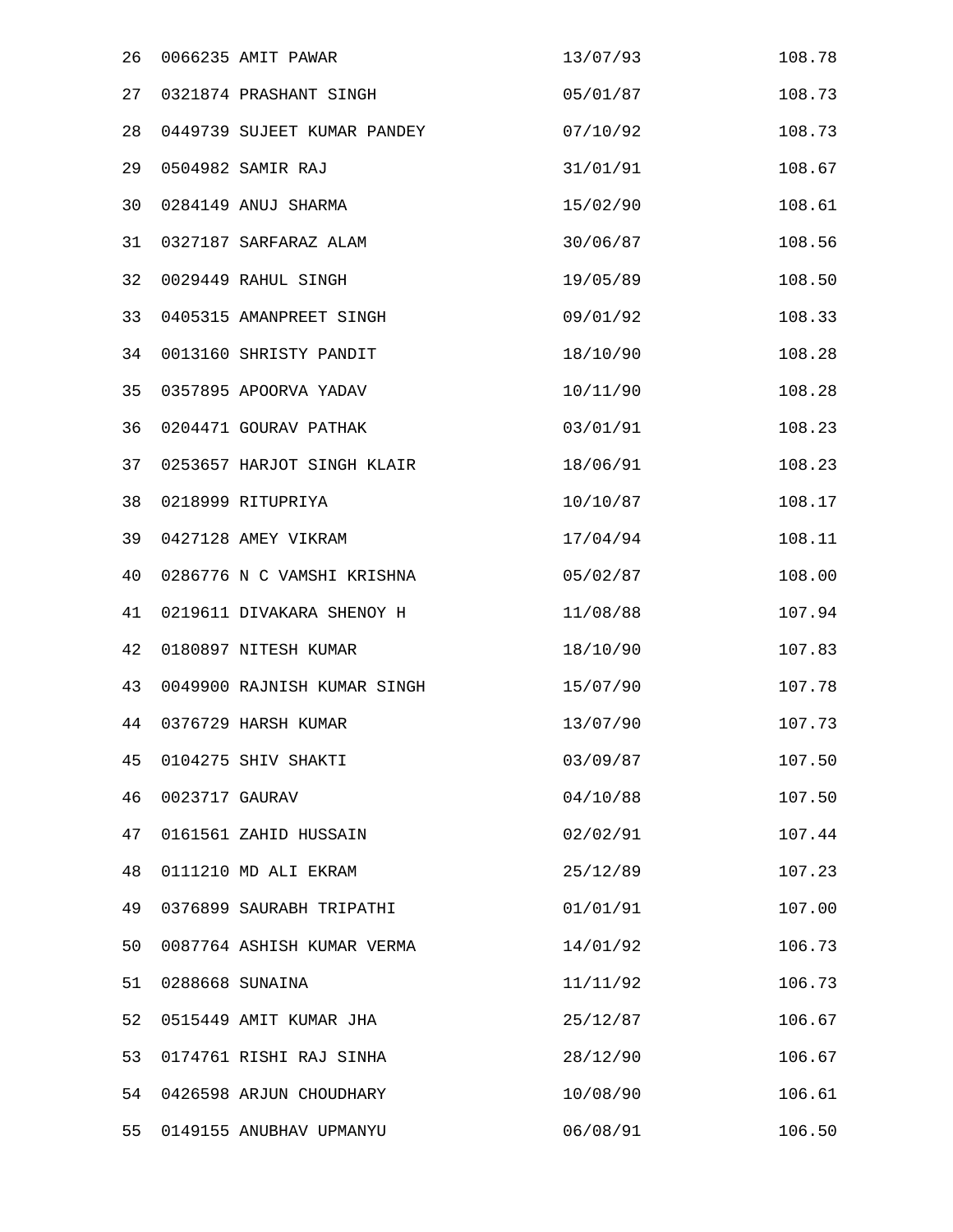| 56 |                | 0209969 ASHISH KUMAR VERMA      | 29/09/85 |            | 106.39 |
|----|----------------|---------------------------------|----------|------------|--------|
| 57 |                | 0258206 SIDDHARTHA              | 27/10/91 |            | 106.17 |
| 58 |                | 0105599 DEVENDRA AGRAWAL        | 23/01/89 |            | 106.11 |
| 59 |                | 0422106 RENO KURIEN             | 02/01/91 |            | 105.94 |
| 60 | 0359287 JYOTI  |                                 | 29/05/94 |            | 105.94 |
| 61 |                | 0393207 ASHU TYAGI              | 08/07/89 |            | 105.28 |
| 62 | 0090554 ANKIT  |                                 | 03/10/91 |            | 105.28 |
| 63 |                | 0311046 VIJAY WARDHAN           | 14/12/92 |            | 105.28 |
| 64 | 0336188 GAURAV |                                 | 17/03/87 |            | 105.00 |
| 65 | 0347428 ATUL   |                                 | 08/01/92 |            | 104.89 |
| 66 |                | 0086321 SHIVAM MISHRA           | 05/10/93 |            | 104.78 |
| 67 |                | 0061536 SARGAM JAIN             | 17/02/92 |            | 104.73 |
| 68 |                | 0257495 VINAY KUMAR MISHRA      | 05/09/86 |            | 104.50 |
| 69 |                | 0040999 NANNURI GOUTHAM REDDY   | 18/03/88 |            | 104.44 |
| 70 |                | 0236318 AHIRRAO BHUSHAN SATISH  | 19/09/88 | OBC        | 103.61 |
| 71 |                | 0158386 RAVI KUMAR              | 03/07/83 | OBC        | 103.56 |
| 72 |                | 0256675 AJAY KUMAR YADAV        | 20/05/92 | OBC        | 103.56 |
| 73 |                | 0244537 VIKRAMADITYA SINGH      | 24/08/89 | OBC        | 103.50 |
| 74 |                | 0445936 DINESH KUMAR YADAV      | 20/01/92 | <b>OBC</b> | 103.50 |
| 75 |                | 0198863 VIKASH KUMAR            | 21/07/93 | <b>OBC</b> | 103.50 |
| 76 |                | 0306565 SHELKE SAGAR NAVNATH    | 30/06/90 | OBC        | 103.44 |
| 77 |                | 0507305 K NARESH                | 25/09/87 | OBC        | 103.39 |
| 78 |                | 0421327 KHUSHBOO RANI           | 08/12/87 | OBC        | 103.33 |
| 79 |                | 0226307 DINESH KUMAR N R J      | 13/09/91 | OBC        | 103.33 |
| 80 |                | 0174678 RAHUL KUMAR             | 20/12/93 | OBC        | 103.23 |
| 81 |                | 0411826 CHAVAN KUNAL MOTIRAM    | 23/12/90 | OBC        | 103.00 |
| 82 |                | 0160845 RAHUL KUMAR             | 23/07/93 | OBC        | 102.94 |
| 83 |                | 0419507 AVINASH KUMAR SINGH     | 10/03/85 | OBC        | 102.89 |
| 84 |                | 0498387 SANKET PRAKASHRAO CHEKE | 30/05/88 | OBC        | 102.83 |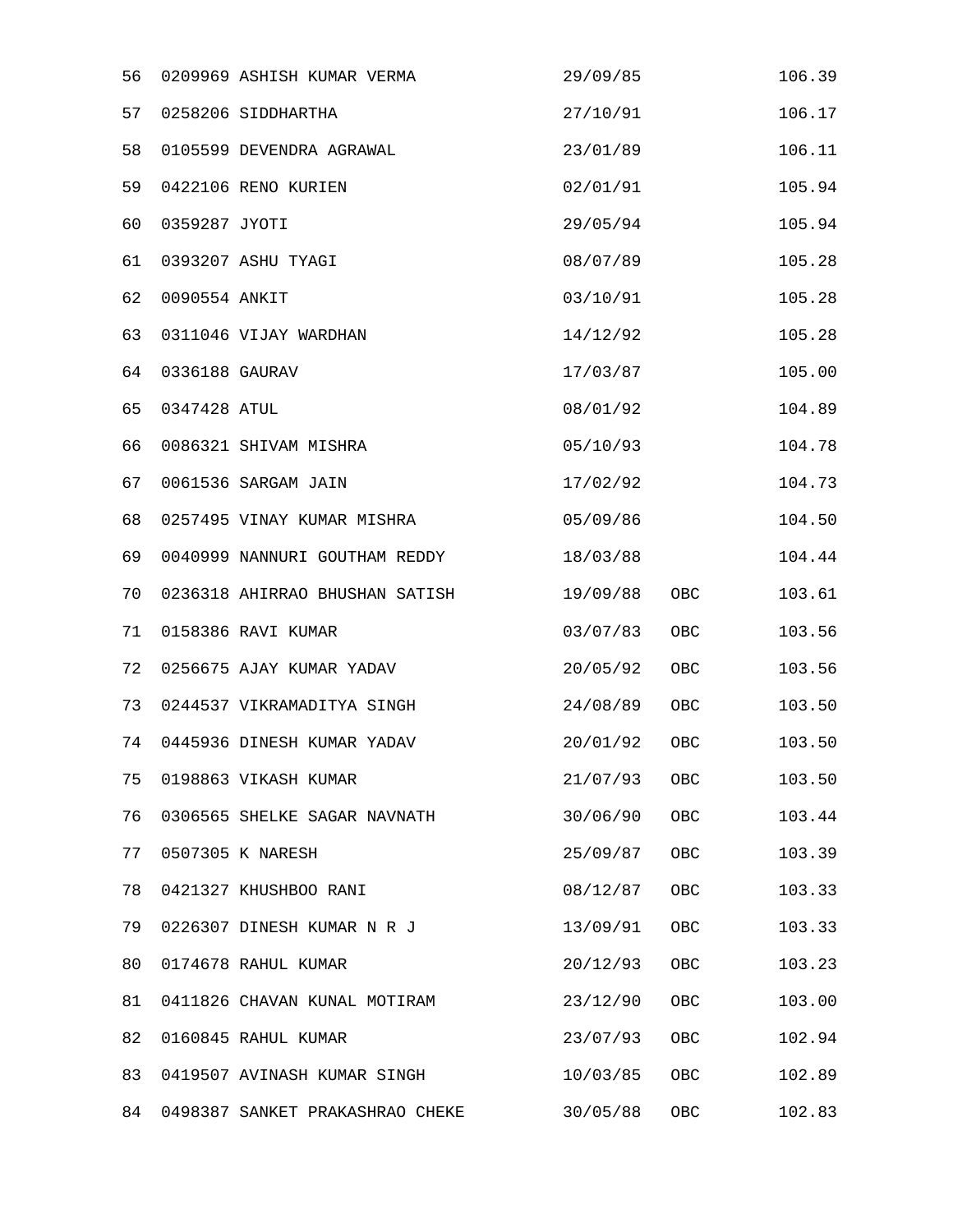| 85  | 0176101 AMIT SAINI                     | 21/11/88 | ${\sf OBC}$ | 102.83 |
|-----|----------------------------------------|----------|-------------|--------|
| 86  | 0348333 ASHISH PAL                     | 29/06/91 | OBC         | 102.78 |
| 87  | 0033653 ASHOK KUMAR M                  | 02/11/88 | OBC         | 102.73 |
| 88  | 0030699 ANIL KUMAR YADAV               | 03/12/94 | OBC         | 102.73 |
| 89  | 0044400 ARUN PRASAD E                  | 24/10/93 | OBC         | 102.56 |
| 90  | 0034378 DEEPAK NAMDEV                  | 30/06/86 | OBC         | 102.39 |
| 91  | 0140382 MACHAMWANGBOU NEWMAI           | 07/11/90 | ST          | 102.39 |
| 92  | 0507939 RAMAN YADAV                    | 20/01/90 | OBC         | 102.23 |
| 93  | 0188387 LAHANE SUNIL VENKATRAO         | 11/06/91 | OBC         | 102.11 |
| 94  | 0340195 ANOOPKUMAR V V                 | 05/05/88 | OBC         | 102.00 |
| 95  | 0493824 AMAL N S                       | 30/07/89 | OBC         | 101.94 |
| 96  | 0508225 MUKESH KUMAR                   | 03/01/84 | OBC         | 101.83 |
| 97  | 0438588 KUNAL PRASAD PANDEY            | 09/07/88 | OBC         | 101.78 |
| 98  | 0366117 RAYKAR RAJU GOPINATH           | 30/06/87 | OBC         | 101.67 |
| 99  | 0391542 PRAVEEN SINGH KAINTURA         | 06/02/93 | OBC         | 101.67 |
| 100 | 0262746 RAVINDRA RAMESH SATPUTE        | 26/05/88 | OBC         | 101.56 |
| 101 | 0116239 HIMANSHU SINGH                 | 07/10/88 | OBC         | 101.56 |
| 102 | 0207392 ROHIT YADAV                    | 09/08/89 | OBC         | 101.56 |
| 103 | 0355560 POORNIMA DAS                   | 12/10/93 | OBC         | 101.56 |
| 104 | 0294574 SATYAJEET SONAL                | 16/02/90 | OBC         | 101.50 |
| 105 | 0276266 PANKAJ CHAUDHRY                | 05/04/82 | SC          | 101.44 |
| 106 | 0396179 AFTAB ALAM                     | 05/04/90 | OBC         | 101.28 |
| 107 | 0212835 VIGNESH R                      | 30/07/89 | OBC         | 101.11 |
| 108 | 0539463 ASHISH KUMAR YADAV             | 26/10/91 | OBC         | 101.11 |
| 109 | 0222126 MOKSH KHER                     | 01/01/90 | SC          | 101.06 |
| 110 | 0238475 PRASHANT KUMAR                 | 12/05/92 | OBC         | 101.06 |
| 111 | 0365490 SATYENDRA SINGH                | 23/09/85 | OBC         | 101.00 |
| 112 | 0211313 NARESH KUMAR BHARI             | 16/01/88 | OBC         | 100.89 |
| 113 | 0324509 KOYYA KRISHNA KISHORE S S PANI | 15/02/90 | OBC         | 100.89 |
| 114 | 0278388 DARADE VAIJNATH VISHWANATH     | 25/12/90 | OBC         | 100.89 |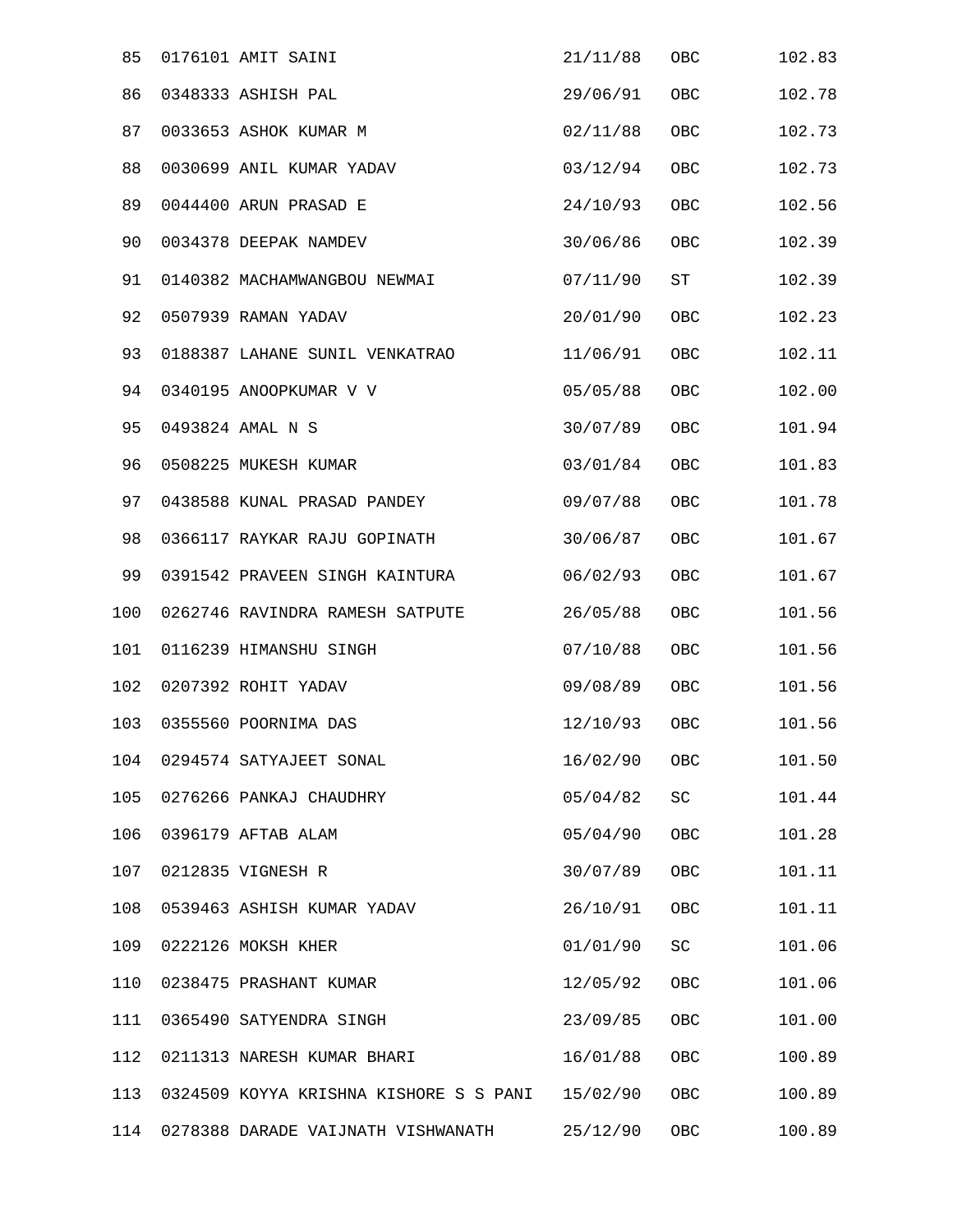| 115 |                     | 0476639 CHANDRARAJ PRAKASH        | 23/08/90 | ST         | 100.83 |
|-----|---------------------|-----------------------------------|----------|------------|--------|
| 116 |                     | 0507689 PRADEEP KUMAR             | 22/11/83 | SC         | 100.78 |
| 117 |                     | 0513512 DEVESH SINGH              | 20/07/90 | SC         | 100.56 |
| 118 |                     | 0492652 SUYASH NARAYAN            | 28/11/88 | SC         | 100.33 |
| 119 | 0338162 SHAN A      |                                   | 20/05/91 | SC         | 100.23 |
| 120 |                     | 0160334 JYOTI KOTAL               | 01/07/90 | ST         | 99.83  |
| 121 |                     | 0485664 AMIT PRATAP SINGH         | 20/12/92 | SC         | 99.83  |
| 122 |                     | 0491600 RAJNEESH KUMAR SINGH      | 04/08/84 | SC         | 99.28  |
| 123 |                     | 0216362 BHOSALE RAHUL DNYANESHWAR | 10/08/85 | SC         | 99.17  |
| 124 |                     | 0183796 AMIT KUMAR                | 04/11/88 | SC         | 98.83  |
| 125 |                     | 0304187 VIKAS KUMAR               | 24/02/87 | SC         | 98.33  |
| 126 |                     | 0204066 RAJIV KUMAR               | 15/08/86 | SC         | 98.06  |
| 127 |                     | 0134998 ISHA SINGH                | 10/09/89 | SC         | 97.83  |
| 128 |                     | 0210802 SUDHIR KUMAR              | 05/04/91 | SC         | 97.44  |
| 129 |                     | 0115684 PRASHANT KUMAR            | 28/10/90 | SC         | 96.89  |
| 130 |                     | 0277707 RAMESH CHAVA              | 06/09/84 |            | 87.78  |
| 131 |                     | 0452538 SURESH GK                 | 23/08/73 | OBC        | 87.39  |
| 132 |                     | 0023566 GOBIND KUMAR              | 02/06/88 | OBC        | 87.23  |
| 133 |                     | 0553375 ATUL RANJAN               | 17/10/85 |            | 86.61  |
|     |                     | 134 0183915 MANISH KUMAR          | 23/07/79 | <b>OBC</b> | 86.33  |
| 135 |                     | 0363917 MEHABOOB BASHA S L        | 15/10/90 |            | 85.56  |
| 136 |                     | 0139099 AJEET SINGH               | 02/01/91 |            | 85.56  |
| 137 |                     | 0285695 PRASHANT KUMAR PANDEY     | 02/11/94 |            | 85.28  |
| 138 |                     | 0491936 GIRIDHAR                  | 12/01/86 |            | 84.73  |
|     | 139 0435346 REMYA R |                                   | 31/03/95 |            | 83.89  |
|     |                     |                                   |          |            |        |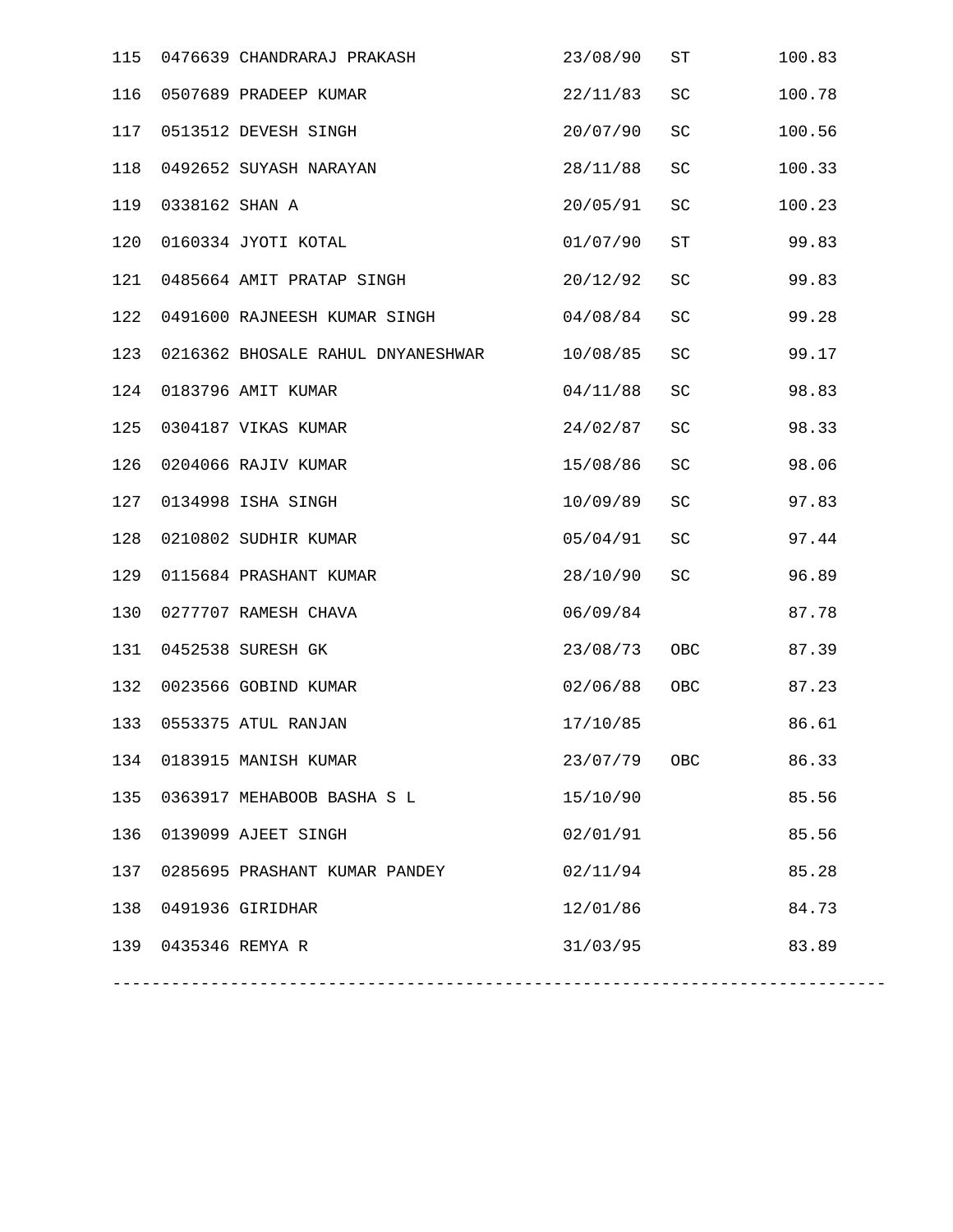C. RT FOR 257 POST OF ENFORCEMENT / ACCOUNT OFFICER IN EPFO M/O LABOUR & EMPLOYMENT. RT HELD ON 26.02.2017

## **LIST OF WQ CANDIDATES NEITHER IN FQ LIST NOR IN RESERVE PANEL**

|                | SNO. ROLLNO NAME |                                                  | DOB COMM TOTAL MARKS |     |                    |
|----------------|------------------|--------------------------------------------------|----------------------|-----|--------------------|
|                |                  | 1 0000030 GHANSHYAM GURJAR                       |                      |     | 12/06/84 OBC 94.11 |
| $\overline{2}$ |                  | 0001271 ANIL PANDEY                              |                      |     | 05/01/91 97.50     |
| 3              |                  | 0001734 ANSHUMAN SINGH                           |                      |     | 20/03/90 92.28     |
| 4              |                  | 0006346 BHUVANESH P                              |                      |     | 12/09/88 OBC 95.83 |
| 5              |                  | 0006608 SAURABH BARANWAL                         | 08/03/93             |     | 102.78             |
| 6              |                  | 0008795 SONU NAGAR                               |                      |     | 03/04/90 OBC 98.94 |
| 7              |                  | 0009120 RAVEKAR SWAPNIL RAMESH 22/01/90 SC 93.89 |                      |     |                    |
| 8              |                  | 0011660 ABHISHEK KUMAR TYAGI                     | 07/02/87             |     | 99.17              |
| 9              |                  | 0012036 DEEPANSH SHARMA                          | 24/08/91             |     | 93.89              |
| 10             |                  | 0013511 ABHISHEK KUMAR                           |                      |     | 12/05/91 OBC 97.78 |
| 11             |                  | 0014922 RANJEET KUMAR                            |                      |     | 08/08/90 OBC 95.00 |
| 12             |                  | 0016565 AMIT KUMAR                               |                      |     | 07/02/86 OBC 90.73 |
| 13             |                  | 0017228 MANOJ KUMAR DIXIT                        | 01/10/94             |     | 82.56              |
| 14             |                  | 0018384 PANKAJ PATIDAR                           | 07/07/92 OBC         |     | 100.00             |
| 15             |                  | 0028111 ASHUTOSH KUMAR GUPTA                     |                      |     | 19/04/87 OBC 94.17 |
| 16             |                  | 0029322 MUKUL DEV SURIRA                         | 29/04/92             |     | 96.11              |
| 17             |                  | 0031544 PRABHAT KUMAR                            |                      |     | 03/01/89 OBC 78.67 |
|                |                  | 18 0037924 PAPPU KUMAR BHAGAT 66/07/95 OBC 56.94 |                      |     |                    |
| 19             |                  | 0038435 AJIT KUMAR                               | $21/12/84$ OBC       |     | 94.73              |
| 20             |                  | 0039233 VISHAL SANGWAN                           | 23/08/93             |     | 90.83              |
| 21             |                  | 0040561 BHIM KUMAR                               | 15/05/93             |     | 60.56              |
| 22             |                  | 0041010 SHAIKH FAIYYAJ MAGBUL                    | 01/02/92             |     | 104.39             |
| 23             |                  | 0041651 PRUDHVI RAJ K                            | 29/12/88             | OBC | 95.28              |
| 24             |                  | 0046538 JETTY PAUL DANIEL                        | 29/08/91             | OBC | 97.00              |
| 25             |                  | 0046700 MADHAVIKUTTY M S                         | 26/11/90             | OBC | 96.00              |
| 26             |                  | 0047471 BHARATHIRAJA S                           | 13/05/89             | OBC | 79.73              |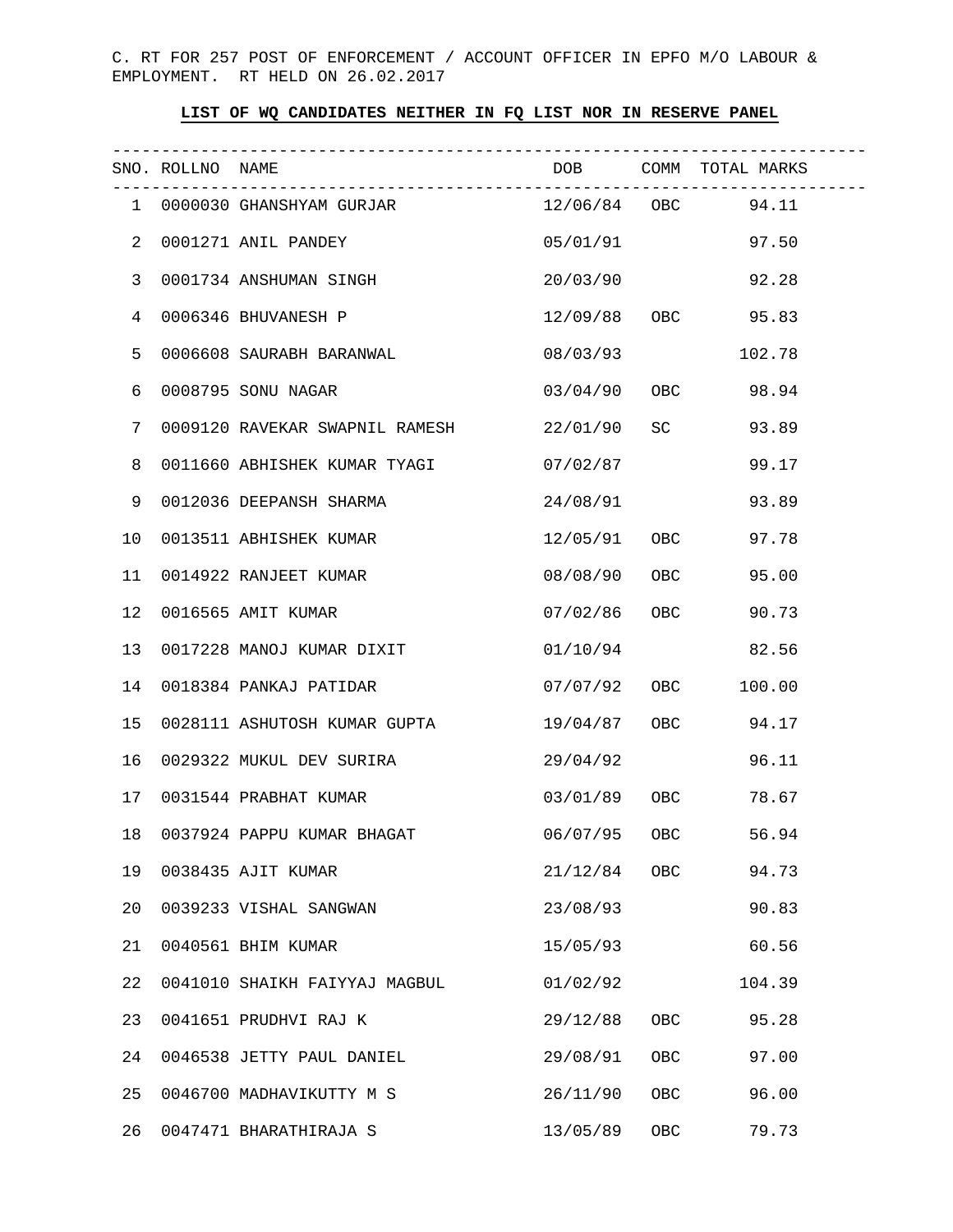| 27 | 0048826 SATYAKAM                      | 07/05/89 |     | 98.83  |
|----|---------------------------------------|----------|-----|--------|
| 28 | 0049435 KUNAL SHEKHAR                 | 31/01/88 | OBC | 97.28  |
| 29 | 0059455 KALYANI ANIL KADU             | 15/09/92 | OBC | 94.73  |
| 30 | 0060136 SANJEEVARADDI BASAPPA KARADDI | 15/03/89 |     | 102.33 |
| 31 | 0061154 MOHD DANISH                   | 28/04/89 | OBC | 98.33  |
| 32 | 0063021 ABHISHEK KUMAR MAURYA         | 26/10/89 | OBC | 86.39  |
| 33 | 0066580 KUCHEWAR MANGESH RAMESH       | 03/11/81 | OBC | 62.23  |
| 34 | 0067853 SAURABH KUMAR                 | 10/08/90 | SC  | 97.78  |
| 35 | 0071263 KUNDAN KUMAR YADAV            | 01/01/77 |     | 70.00  |
| 36 | 0071608 SIYA RAM YADAV                | 01/07/91 | OBC | 87.50  |
| 37 | 0076357 PRINSUL KUMAR NIRANJAN        | 11/02/93 | OBC | 99.73  |
| 38 | 0079911 MOHAMMED ROSHIN               | 19/03/93 | OBC | 99.83  |
| 39 | 0080707 KESHAV KUMAR SUMAN            | 06/02/93 | OBC | 97.39  |
| 40 | 0081488 EHTESHAM RIAZ                 | 07/03/93 | OBC | 92.67  |
| 41 | 0081628 KOKATE KIRAN SUNIL            | 26/05/93 | OBC | 97.73  |
| 42 | 0081753 SANWAL CHANDRA                | 16/06/87 |     | 95.28  |
| 43 | 0081764 JAI PRAKASH                   | 01/08/87 | SC  | 84.89  |
| 44 | 0083734 ARYAN AGGARWAL                | 19/05/87 |     | 100.23 |
| 45 | 0086127 VIRENDRA PRATAP               | 02/07/84 | OBC | 96.94  |
| 46 | 0089699 ANAND JWALA                   | 28/02/82 | OBC | 86.94  |
| 47 | 0090014 PAWAN KUMAR SAH               | 05/01/85 | OBC | 94.23  |
| 48 | 0106038 GHODKE VYANKATESH SAGANAJI    | 03/02/89 | SC  | 90.78  |
| 49 | 0106838 NISHANT KUMAR                 | 31/08/87 | OBC | 87.83  |
| 50 | 0107042 KATE SANKET SANTOSH           | 14/09/90 | OBC | 93.89  |
| 51 | 0108916 BHARAT KUMAR                  | 20/09/89 | SC  | 94.33  |
| 52 | 0112100 KAMAL YADAV                   | 02/10/90 | OBC | 93.11  |
| 53 | 0114218 LAXMI NARAYAN PRASAD          | 12/12/89 | OBC | 89.56  |
| 54 | 0114908 KUMAR ROHIT                   | 14/04/91 |     | 89.73  |
| 55 | 0115460 RITESH RANJAN PUSHKAR         | 04/08/87 | OBC | 95.00  |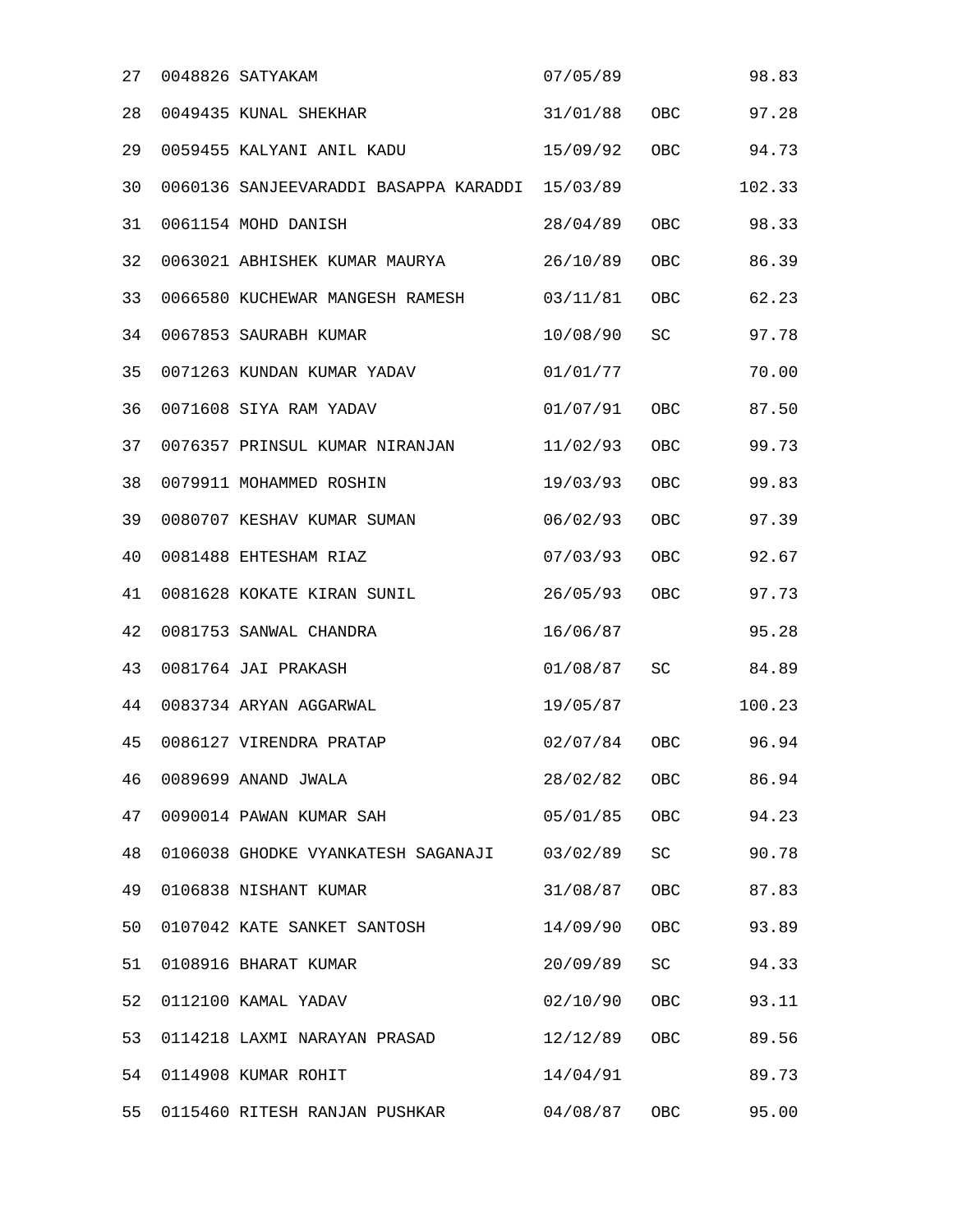| 56 | 0121536 SAWANT JAYESH VIJAY   | 05/08/82 | SC         | 95.28  |
|----|-------------------------------|----------|------------|--------|
| 57 | 0122622 PRABAL PRATAP SINGH   | 10/02/88 | SC         | 73.61  |
| 58 | 0123286 VISHESH SINGH         | 31/10/90 |            | 101.28 |
| 59 | 0124419 HITESH WARDHAN        | 18/08/89 | SC         | 87.44  |
| 60 | 0125676 JAGTAR SINGH          | 27/06/90 | OBC        | 99.50  |
| 61 | 0125769 ANUJ KUMAR SINGH      | 27/10/89 |            | 98.67  |
| 62 | 0126350 SATYAMNAIDU YANDAVA   | 02/06/87 | OBC        | 99.67  |
| 63 | 0127451 SANTOSH KUMAR MAURYA  | 25/05/88 | OBC        | 100.23 |
| 64 | 0129143 RUDRAWAR SUMIT SATISH | 11/04/91 |            | 93.50  |
| 65 | 0129536 PUNEET SHARMA         | 19/03/90 |            | 93.56  |
| 66 | 0129660 ABHISHEK SINGH        | 16/08/92 | OBC        | 87.44  |
| 67 | 0134584 BASANT KISHOR AZAD    | 27/04/89 | OBC        | 87.11  |
| 68 | 0136095 AMIT KUMAR            | 05/07/86 | OBC        | 85.56  |
| 69 | 0140099 AMIT SHARMA           | 02/11/81 |            | 76.50  |
| 70 | 0145375 SANTOSH GUPTA         | 09/10/92 | <b>OBC</b> | 91.06  |
| 71 | 0146046 PALVI BANSAL          | 26/01/89 |            | 101.00 |
| 72 | 0155107 SACHIN KUMAR          | 25/02/95 | OBC        | 77.78  |
| 73 | 0156427 JAYASEELAN V          | 13/04/92 | SC         | 88.33  |
| 74 | 0157436 NISHETA SINGHAL       | 24/04/89 |            | 100.28 |
| 75 | 0158158 KAMRAN NEMANI         | 05/09/89 | OBC        | 100.50 |
| 76 | 0159330 ARUN KUMAR            | 20/12/90 | OBC        | 100.33 |
| 77 | 0161570 BHIM SINGH YADAV      | 01/07/92 | OBC        | 87.83  |
| 78 | 0163094 GAGAN KUMAR           | 11/01/92 | <b>OBC</b> | 92.78  |
| 79 | 0164475 PAWAN KUMAR           | 15/03/92 | SC         | 81.11  |
| 80 | 0166181 BALAKUMAR S           | 02/03/89 | SC         | 88.61  |
| 81 | 0166594 GAURAV SHARMA         | 24/01/91 |            | 63.89  |
| 82 | 0168455 PRAKASH RANJAN SINGH  | 30/11/86 |            | 99.73  |
| 83 | 0168681 GAIKWAD ANIKET MILIND | 11/07/88 | SC         | 86.67  |
| 84 | 0169177 DIANA J               | 04/04/89 | OBC        | 97.23  |
| 85 | 0169626 DHEERAJ KUMAR MEENA   | 26/08/87 | ST         | 69.73  |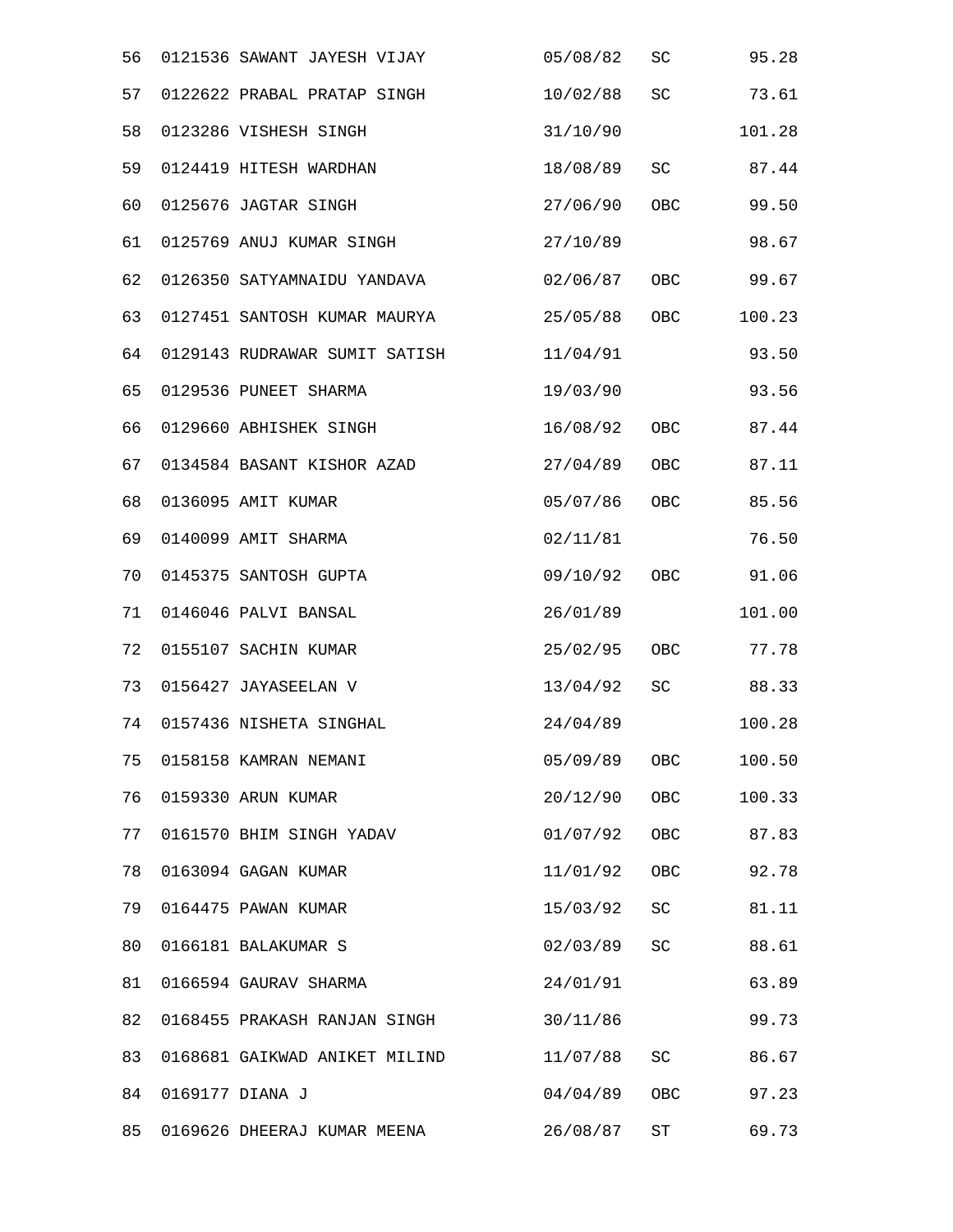| 86  | 0170409 RAKESH MOHAN                 | 12/10/91     |     | 100.28    |
|-----|--------------------------------------|--------------|-----|-----------|
| 87  | 0174161 SHASHI KANT                  | 27/12/87     | OBC | 95.83     |
| 88  | 0174232 GEDDAM STEPHEN RAJU          | 20/08/88     | SC  | 95.56     |
| 89  | 0177405 KRISHNA SANGATI              | 04/06/88     |     | 101.94    |
| 90  | 0178831 ROHIT KUMAR VIDHURI          | 02/07/91     | OBC | 100.83    |
| 91  | 0184460 ANURAG KUMAR                 | 17/03/87     | OBC | 98.11     |
| 92  | 0184550 SARAVANA KUMAR R             | 23/12/89     | OBC | 88.89     |
| 93  | 0186932 VISHAL KISHORE MALVIYA       | 23/01/87     |     | 99.94     |
| 94  | 0190254 DINESH KUMAR SAINI           | 27/05/93     | OBC | 100.73    |
| 95  | 0191059 AJIT GODARA                  | 05/06/93     | OBC | 97.50     |
| 96  | 0194867 MALI VISHAL BALASO           | 12/05/89     | OBC | 100.56    |
| 97  | 0195279 BAGUL RUSHIKESH RAJENDRA     | 01/10/87     | OBC | 97.00     |
| 98  | 0196034 MANU SINGH                   | 28/08/86     |     | 103.61    |
| 99  | 0196393 KUNAL PRATAP SINGH           | 01/10/86     |     | 96.00     |
| 100 | 0196684 VIKASH GAURAV                | 29/08/95     | OBC | 97.73     |
| 101 | 0199343 POOJA PILLAI                 | 13/11/90     |     | 101.11    |
| 102 | 0201350 PRABHASH KUMAR               | 12/05/91     | OBC | 91.39     |
| 103 | 0201580 SHAIK AZEEZ                  | 14/08/89     | OBC | 99.56     |
| 104 | 0201733 KOVID VERMA                  | 08/12/87     |     | 92.28     |
| 105 | 0203035 NANDALURU MANISH KUMAR REDDY | 19/12/90     |     | 92.73     |
| 106 | 0203098 MOHIT SAIN                   | 08/03/89 OBC |     | 95.44     |
| 107 | 0203375 RAJAT BHATIA                 | 30/06/86     |     | 108.06    |
| 108 | 0203488 AJEET UPADHYAY               | 23/05/90     |     | 98.56     |
| 109 | 0204315 SUKIRTI GUMBER               | 16/06/88     |     | 104.39    |
| 110 | 0204376 VIKASH KUMAR KANNAUJIYA      | 07/11/89     | SC  | 96.11     |
| 111 | 0206774 HAMDARDVIR SINGH BOPARAI     | 02/06/90     |     | 93.06     |
| 112 | 0210678 ANISH YADAV                  | 07/08/91     |     | OBC 97.61 |
| 113 | 0212786 RAMESH ABHISHEK              | 21/04/90     | OBC | 100.67    |
| 114 | 0218732 KHAN MANOVAR GULHASAN        | 28/05/84     | OBC | 91.28     |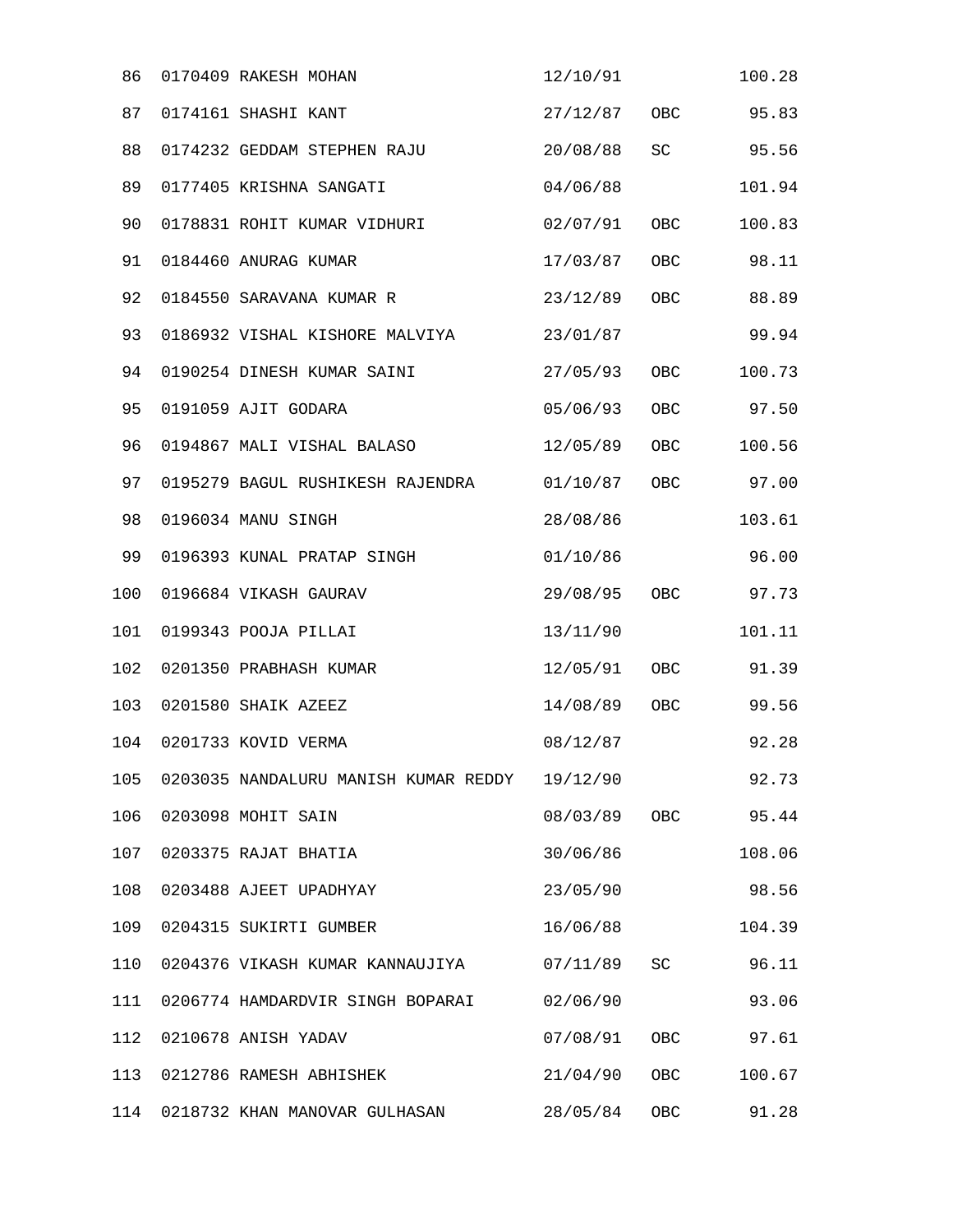| 115 | 0219594 PAWAR AMOL KAKASAHEB                 | 12/06/93     | OBC        | 93.00  |
|-----|----------------------------------------------|--------------|------------|--------|
| 116 | 0219707 ABHISEK DASH                         | 17/07/92     |            | 104.39 |
| 117 | 0221223 ABHISHEK KUMAR                       | 30/03/90     | <b>OBC</b> | 92.56  |
| 118 | 0221287 KUMAR NIRAJ                          | 06/01/90     | <b>OBC</b> | 90.06  |
| 119 | 0221322 VARUN SEHRA                          | 04/09/90     | <b>ST</b>  | 98.28  |
| 120 | 0226746 BALARAM                              | 18/04/92     | OBC        | 95.00  |
| 121 | 0230970 ANUJ KUMAR VERMA                     | 11/11/84     | <b>OBC</b> | 89.23  |
| 122 | 0240777 G ANKITHAA                           | 28/04/89     | <b>ST</b>  | 95.83  |
| 123 | 0241753 BALENDU NARAIN PANDEY                | 05/01/94     |            | 102.00 |
| 124 | 0247988 VARUN KUMAR                          | 27/12/87     | OBC        | 89.67  |
| 125 | 0249719 ANNACHHATRE ASHISH ATMARAM 28/04/92  |              | <b>OBC</b> | 98.50  |
| 126 | 0250359 HARSH VIKRAM                         | 02/07/91     |            | 100.56 |
| 127 | 0251518 ARPIT VERMA                          | 24/07/90     | OBC        | 94.73  |
| 128 | 0252139 AHMAR SALEEM ANSARI                  | 03/08/91     | OBC        | 98.00  |
| 129 | 0255511 SHARAD YADAV                         | 01/10/90     | OBC        | 85.56  |
| 130 | 0255741 SREEHARI T                           | 30/12/90     | OBC        | 92.56  |
| 131 | 0258025 VIKRAM JEET                          | 21/09/87     |            | 103.89 |
| 132 | 0259620 DEEPAK SABU                          | 23/05/91     |            | 99.33  |
| 133 | 0260562 BRIJESH MEENA                        | 17/04/91     | ST         | 93.44  |
|     | 134 0260897 DHANESH CHANDRA                  | 15/11/88 OBC |            | 91.94  |
| 135 | 0261467 CHANDAN KUMAR                        | 20/10/87 OBC |            | 80.83  |
| 136 | 0261932 PRADEEP AGRWAL                       | 17/06/79     |            | 81.39  |
| 137 | 0262203 DEBOJYOTI MANNA                      | 30/08/86 OBC |            | 94.73  |
| 138 | 0264292 ABHINAV KUMAR VERMA                  | 23/11/88     |            | 95.28  |
| 139 | 0265069 KAILASH CHAND TRIPATHI               | 29/06/87     |            | 58.61  |
| 140 | 0265131 MOHD TARIQUE                         | 25/01/91 OBC |            | 91.83  |
| 141 | 0265702 ANKIT AHLAWAT                        | 13/04/87     |            | 90.28  |
| 142 | 0275192 JANEET PAL SINGH ANAND               | 28/02/84     |            | 80.83  |
| 143 | 0275345 PATIL SHASHIDHAR MURALIDHAR 12/02/91 |              |            | 102.78 |
| 144 | 0276316 PRADEEP SINGH                        | 18/09/82     | OBC        | 95.00  |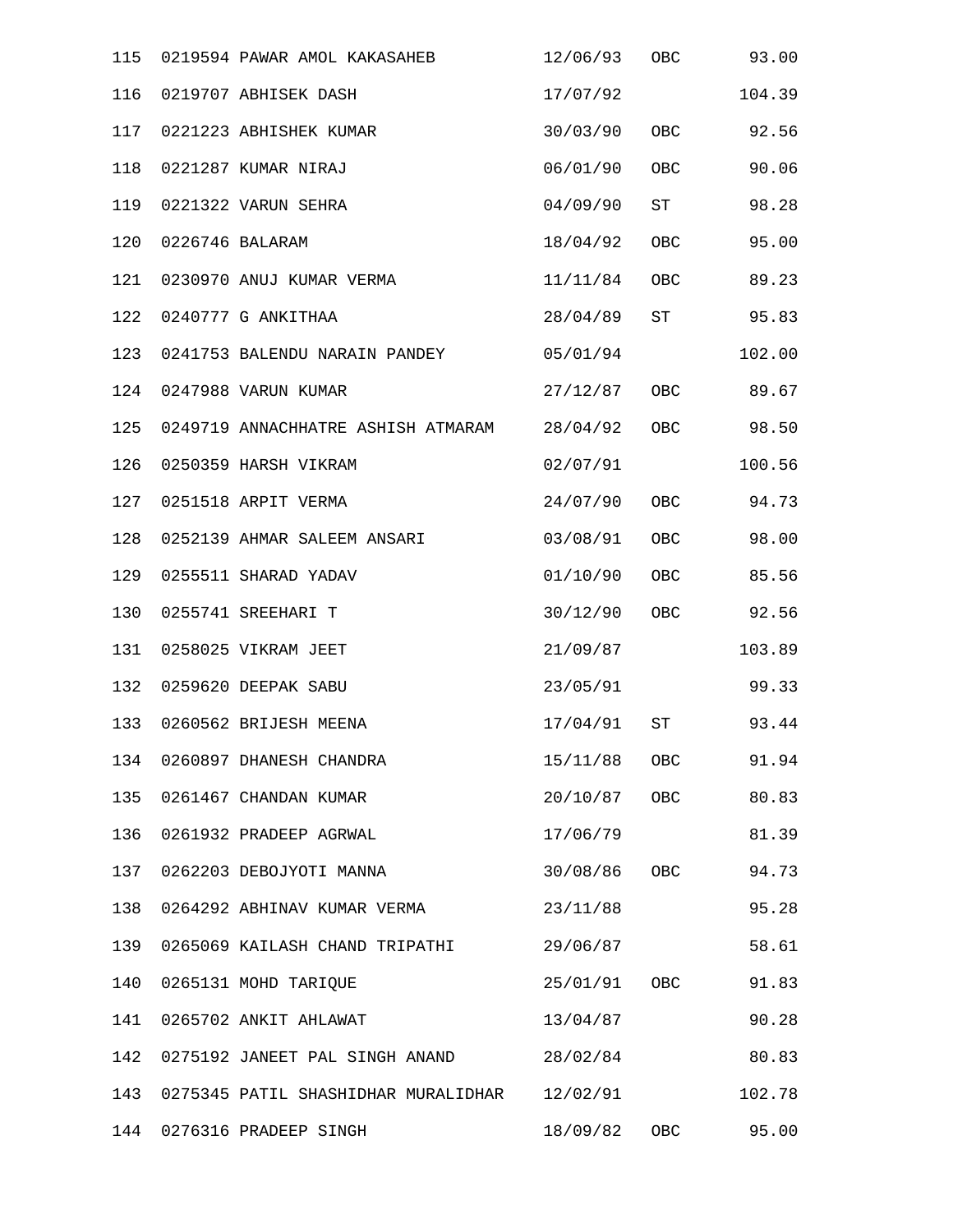| 145 |               | 0278529 JEFF JOSEPH PAUL KADICHEENI 26/08/88    |          |            | 95.28  |
|-----|---------------|-------------------------------------------------|----------|------------|--------|
| 146 |               | 0279279 CHIPPALKATTI GOVIND KRISHNAJI 01/09/87  |          |            | 97.73  |
| 147 |               | 0282696 SALIL SAROJ                             | 03/03/87 | <b>OBC</b> | 96.56  |
| 148 |               | 0282874 RAJESH GOTHWAL                          | 01/12/84 | ST         | 94.73  |
| 149 |               | 0286313 ADARSH V DHARAN                         | 31/05/90 | OBC        | 95.67  |
| 150 |               | 0288718 DHAGE NITIN JAGANNATH                   | 04/12/87 | OBC        | 98.56  |
| 151 |               | 0291513 AMITESH KUMAR                           | 25/12/88 | OBC        | 88.67  |
| 152 |               | 0292689 DORASALA JAGADEESH KUMAR REDDY 17/11/86 |          |            | 81.11  |
| 153 |               | 0293895 DIGAR RAM                               | 07/07/90 | SC         | 77.50  |
| 154 |               | 0294440 MAHESH KUMAR PANDEY                     | 05/05/92 |            | 95.50  |
| 155 |               | 0296299 RAHUL MISHRA                            | 27/08/89 |            | 102.56 |
| 156 |               | 0296524 VIBHAWENDRA KUMAR                       | 11/03/90 | OBC        | 93.11  |
| 157 |               | 0297053 RAVINDRA PRATAP SINGH                   | 05/08/90 | OBC        | 96.00  |
| 158 | 0298407 AKASH |                                                 | 25/10/90 |            | 97.67  |
| 159 |               | 0304437 RAMPRAVESH KUMAR                        | 05/08/93 | OBC        | 93.11  |
| 160 |               | 0305872 ANMOL SINGH                             | 01/07/88 |            | 100.00 |
| 161 |               | 0307263 NISHIKANT NAVEEN                        | 23/04/86 | OBC        | 98.61  |
| 162 |               | 0307880 AAKASH SANTORIA                         | 17/05/90 |            | 104.17 |
| 163 |               | 0310032 ARPIT GAUR                              | 24/10/93 |            | 83.94  |
| 164 |               | 0310327 NITESH KUMAR YADAV                      | 23/05/91 | OBC        | 91.83  |
| 165 |               | 0311711 PATEL BHARGAV JASHWANTLAL               | 27/12/89 |            | 98.06  |
| 166 |               | 0313012 AKHILESH KUMAR                          | 01/02/89 | SC         | 86.11  |
| 167 |               | 0314006 M KRUSHI KUMAR REDDY                    | 18/06/90 |            | 101.83 |
| 168 | 0314222 RAJNI |                                                 | 04/12/92 |            | 99.00  |
| 169 |               | 0315085 JOGENDER DHANKHAR                       | 11/04/90 |            | 97.23  |
| 170 |               | 0315312 ANSHUL MESHRAM                          | 13/11/86 | SC         | 88.33  |
| 171 |               | 0316280 TANMAY RAI                              | 12/12/90 | OBC        | 97.50  |
| 172 |               | 0319227 RAHUL SHARMA                            | 10/06/87 |            | 93.83  |
| 173 |               | 0320622 MANOJ CHAUHAN                           | 05/01/85 | SC         | 71.39  |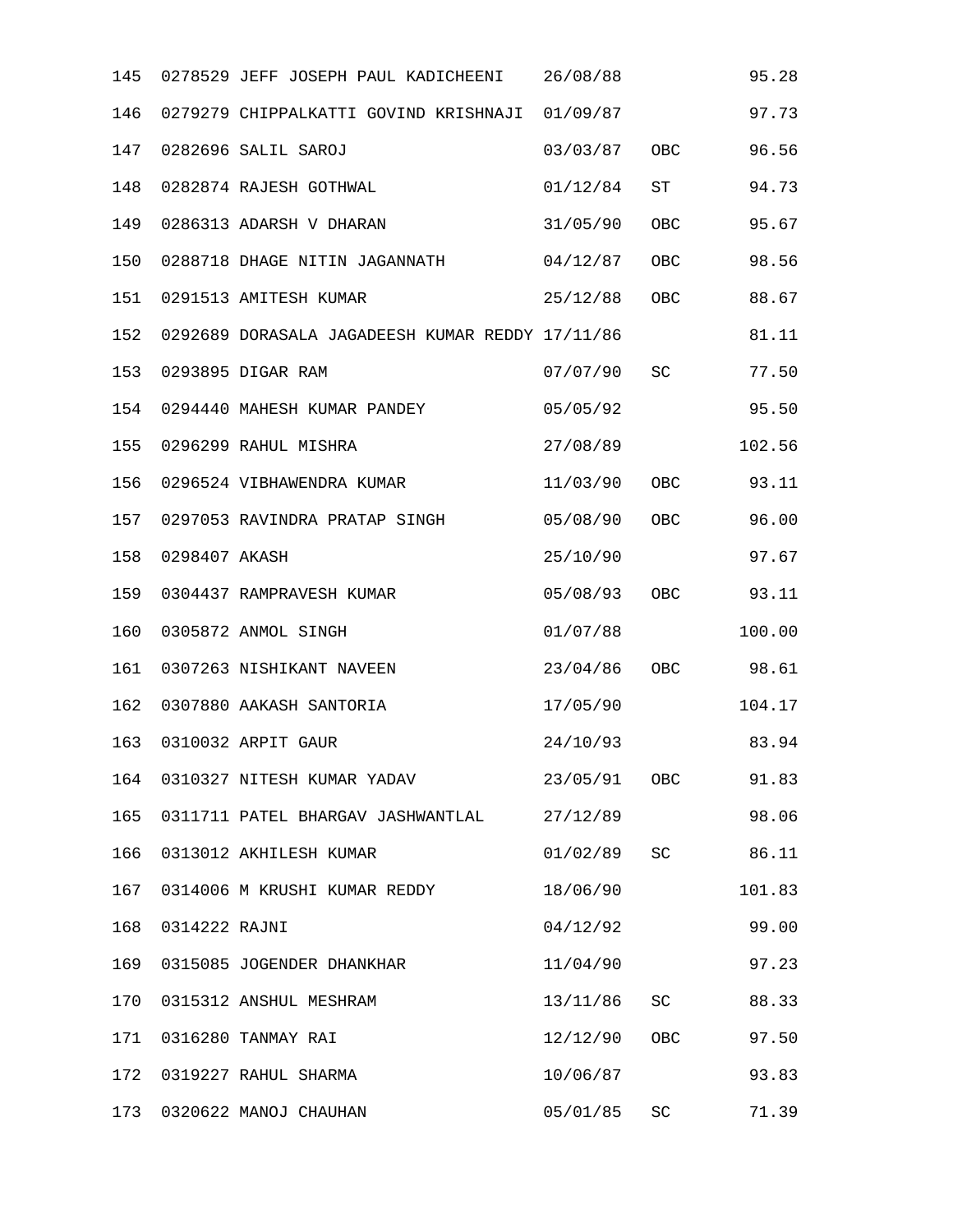| 174 | 0321364 AMARDEEP SINGH            | 15/07/88     |            | 102.23 |
|-----|-----------------------------------|--------------|------------|--------|
| 175 | 0322629 NAVEEN KUMAR PANDEY       | 01/01/87     |            | 95.28  |
| 176 | 0324269 NISHANTH                  | 10/09/90     | OBC        | 97.67  |
| 177 | 0326027 MUZAMMIL HASSAN CHOUDHARY | 04/10/92     | ST         | 93.61  |
| 178 | 0326037 CHANDRA PRATAP SINGH      | 02/06/81     | OBC        | 73.33  |
| 179 | 0326331 ANOOP J MOHAMED           | 13/05/87     | <b>OBC</b> | 99.00  |
| 180 | 0326815 PURUSHOTTAM PIYUSH        | 10/11/89     |            | 92.23  |
| 181 | 0328803 MUKESH KUMAR TIWARI       | 03/04/90     |            | 95.00  |
| 182 | 0329613 AMAN ARORA                | 07/04/93     |            | 101.39 |
| 183 | 0330338 ALOK KUMAR                | 02/07/88     | OBC        | 97.73  |
| 184 | 0331179 PALKAR TUSHAR PRAKASH     | 28/07/92     | OBC        | 94.00  |
| 185 | 0333266 SAUMYA TRIPATHI           | 27/06/89     |            | 78.56  |
| 186 | 0333569 NISHANT YADAV             | 26/07/85     | OBC        | 100.83 |
| 187 | 0333593 GARIMA GOSWAMI            | 23/01/92     |            | 100.56 |
| 188 | 0333974 BALUMAHENDRA B            | 18/06/89     | SC         | 88.56  |
| 189 | 0334008 CHANDORE SUMEET ANIRUDHA  | 30/05/91     | OBC        | 97.28  |
| 190 | 0334325 MRIDU CHAUHAN             | 07/11/88     | ST         | 93.56  |
| 191 | 0334331 DIPANJAN KUMAR            | 21/03/85     | OBC        | 100.83 |
| 192 | 0338305 VINOTH KUMAR R            | 10/05/87     | OBC        | 89.44  |
| 193 | 0338454 RAGHVENDRA PRATAP SINGH   | 20/02/90     |            | 85.83  |
| 194 | 0339609 KUMAR SURAJ               | 12/09/91 OBC |            | 89.78  |
| 195 | 0340628 JAISWAL NEHA ANIL         | 20/09/89 OBC |            | 97.56  |
| 196 | 0341571 JITENDER KUMAR            | 18/04/90     |            | 99.56  |
| 197 | 0341870 LALIT GOEL                | 22/05/92     |            | 84.67  |
| 198 | 0342537 BHASME SAGAR DEVENDRA     | 18/02/91 OBC |            | 88.56  |
| 199 | 0343909 JEEVAN JYOTI BISWAL       | 05/07/91     |            | 77.11  |
| 200 | 0345608 THAMARAI SELVI R          | 07/05/88     | SC         | 91.06  |
| 201 | 0351398 PRADEEP KUMAR TIWARI      | 28/08/90     |            | 81.73  |
| 202 | 0352416 MANISH KUMAR MEENA        | 03/11/88     | <b>ST</b>  | 93.50  |
| 203 | 0353792 GAURAV SINGH              | 20/08/88     |            | 98.56  |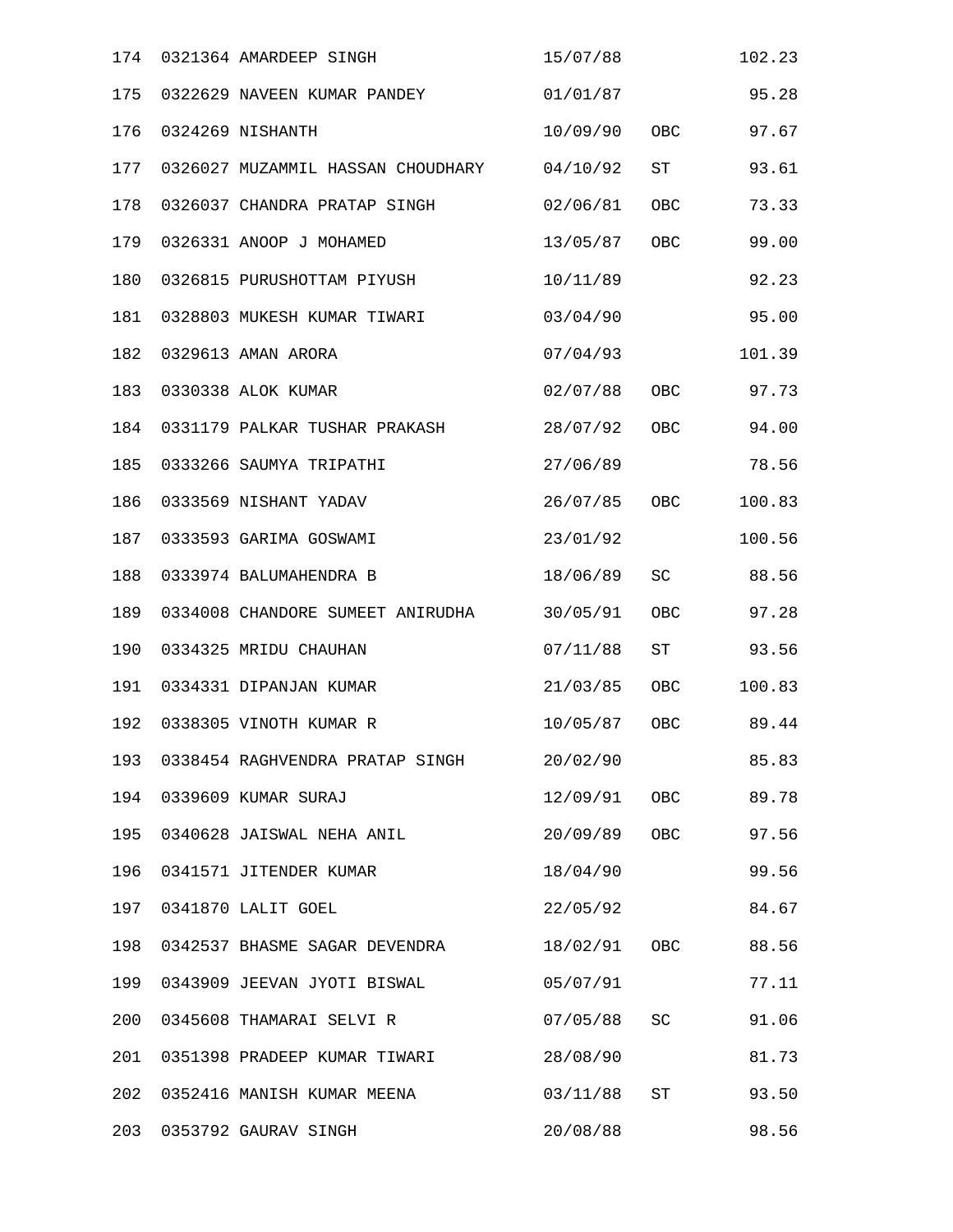| 204 | 0354149 KADAM DEEPAK CHANDRAKANT    | 20/10/92 | OBC | 94.73  |
|-----|-------------------------------------|----------|-----|--------|
| 205 | 0358158 JITENDRA SINGH YADAV        | 05/04/90 | OBC | 85.28  |
| 206 | 0361480 CHANDAN KUMAR               | 28/02/87 | OBC | 98.73  |
| 207 | 0362691 MANVENDRA SINGH BISHT       | 19/08/91 | OBC | 91.94  |
| 208 | 0363220 SWAROOP KISHORE S           | 17/06/85 | OBC | 100.33 |
| 209 | 0365263 RAHUL KUMAR                 | 12/09/92 | SC  | 84.78  |
| 210 | 0366613 ANAND KUMAR                 | 14/02/85 | SC  | 92.50  |
| 211 | 0366735 RAHUL SHARMA                | 04/10/86 |     | 105.83 |
| 212 | 0366893 KHAGENDRA SINGH             | 15/03/93 |     | 65.00  |
| 213 | 0368496 ANAND KURIAKOSE             | 29/06/89 |     | 90.56  |
| 214 | 0370057 PRADEEP KUMAR               | 12/04/85 | OBC | 98.83  |
| 215 | 0372222 PRANJAL BHATNAGAR           | 06/10/88 |     | 104.33 |
| 216 | 0374165 PRERIT KANT                 | 24/02/89 | OBC | 93.11  |
| 217 | 0374536 KUSHWAHA AJAYKUMAR PUNCHDEO | 27/01/86 | OBC | 97.67  |
| 218 | 0376721 RAKESH KUMAR                | 27/02/87 | OBC | 80.28  |
| 219 | 0380536 MADHUKAR KUMAR              | 16/03/88 |     | 90.00  |
| 220 | 0382199 PRASHANT KUMAR SINGH        | 07/11/90 |     | 96.33  |
| 221 | 0383195 RAVI VERMA                  | 21/10/92 | OBC | 93.89  |
| 222 | 0384038 PRAMOD TUKARAM DHOND        | 06/12/87 |     | 97.23  |
| 223 | 0392768 ANURUDDH KUMAR              | 08/01/92 | OBC | 99.56  |
| 224 | 0395863 HARIGARAPUTRAN G            | 12/02/93 | OBC | 98.73  |
| 225 | 0397757 VIKRAM YADAV                | 24/12/85 | OBC | 100.28 |
| 226 | 0399227 KESHAV KUMAR BARANWAL       | 11/10/91 |     | 94.17  |
| 227 | 0401121 ARUN KUMAR KOSTA            | 21/04/87 | SC  | 85.00  |
| 228 | 0401993 KAMALESH KUMAR PAL          | 02/07/86 | OBC | 96.39  |
| 229 | 0406596 SHUBHAM JAIN                | 06/02/91 |     | 102.00 |
| 230 | 0407235 JOSE THOMAS                 | 05/11/87 |     | 105.50 |
| 231 | 0409722 KAILASH                     | 15/09/89 | SC  | 94.11  |
| 232 | 0410087 PANDIT GIRISH MARUTI        | 22/09/85 | OBC | 99.39  |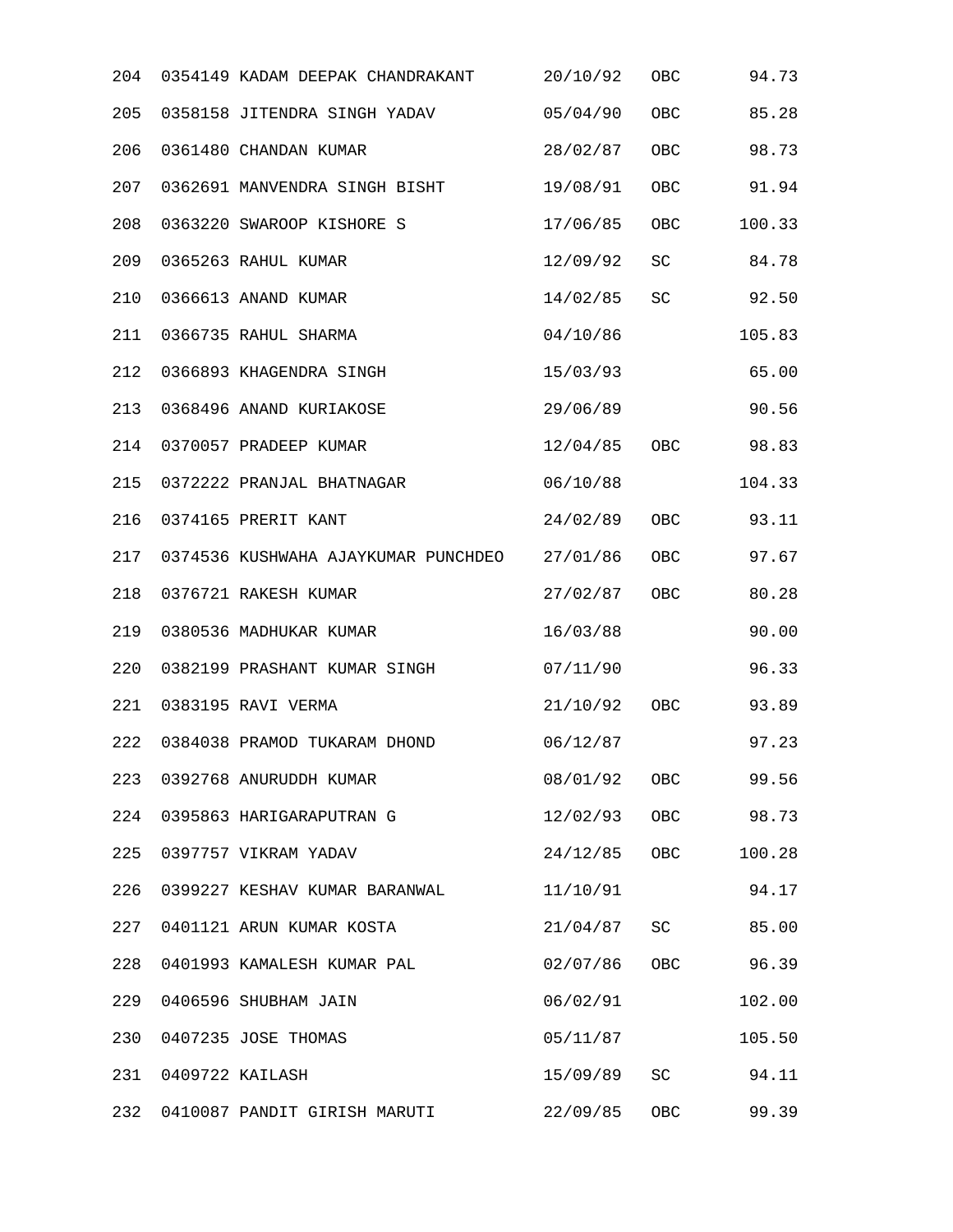| 233 |               | 0413147 ANAMIKA PANDEY          | 30/05/93           |            | 101.94 |
|-----|---------------|---------------------------------|--------------------|------------|--------|
| 234 |               | 0415023 DESHMUKH ADITYA MUKUND  | 28/12/88           |            | 90.56  |
| 235 |               | 0415066 RAVI DUTT KAUSHIK       | 06/02/91           |            | 101.67 |
| 236 |               | 0415095 ABBAS HASAN NAQVI       | 14/09/88           |            | 100.28 |
| 237 |               | 0415615 PANKAJ KHATANA          | 10/10/90 OBC 95.44 |            |        |
| 238 |               | 0416380 PANKAJ RANE             | 05/05/88           |            | 101.73 |
| 239 |               | 0417904 SACHIN M                | 05/08/93           | <b>OBC</b> | 91.39  |
| 240 |               | 0418933 VISAL ASEEM MILIND      | 22/01/92           |            | 98.06  |
| 241 |               | 0422086 ARVIND VERMA            | 14/11/91 OBC       |            | 95.17  |
| 242 |               | 0427531 VIPIN KUMAR YADAV       | 05/05/92           | <b>OBC</b> | 88.94  |
| 243 |               | 0427638 MANJU C BABU            | 16/08/90           |            | 96.39  |
| 244 |               | 0428067 SARAM VIDHYADHAR        | 15/08/87           | OBC        | 98.61  |
| 245 |               | 0432767 RAMADHAR RAI            | 01/01/81           | OBC        | 96.73  |
| 246 | 0433808 VIKAS |                                 | 12/11/79           |            | 91.11  |
| 247 |               | 0435592 ALMALEKAR SANJAY DASRAO | 12/07/79           | SC         | 95.00  |
| 248 |               | 0436505 AFSAL HAMEED            | 22/10/85           | OBC        | 96.78  |
| 249 |               | 0437146 VIVEK KUMAR             | 10/05/94           | OBC        | 95.83  |
| 250 |               | 0440039 VARUN KATARIA           | 05/11/90           |            | 98.73  |
| 251 |               | 0441160 RAVI YADAV              | 03/05/85           | <b>OBC</b> | 96.67  |
| 252 |               | 0445224 KRISHNA KUMAR           | 05/09/88           | OBC        | 97.44  |
| 253 |               | 0446778 SAAD BIN AFROZ          | 24/08/91 OBC       |            | 100.56 |
| 254 |               | 0447918 RAHUL SHARMA            | 20/10/90           |            | 102.89 |
| 255 |               | 0448086 ASHOK PRIYA GAUTAM      | 17/01/88           | SC         | 88.33  |
| 256 |               | 0448728 JOHN SATYARAJ PAYYALA   | 05/09/88           | OBC        | 92.56  |
| 257 | 0449153 NISHA |                                 | 16/01/88           |            | 71.94  |
| 258 |               | 0452452 DHRISHTDUMN SINGH       | 17/01/88           | OBC        | 99.94  |
| 259 |               | 0454157 SREEKANTH MIYYAPURAM    | 18/08/91           | <b>OBC</b> | 87.00  |
| 260 |               | 0455645 SAHEB RASUL             | 16/01/92           |            | 93.00  |
| 261 |               | 0455893 SAURABH KUMAR           | 09/05/87           | SC         | 84.06  |
| 262 |               | 0460847 DILIP VAISHNAV          | 31/01/90           | OBC        | 99.17  |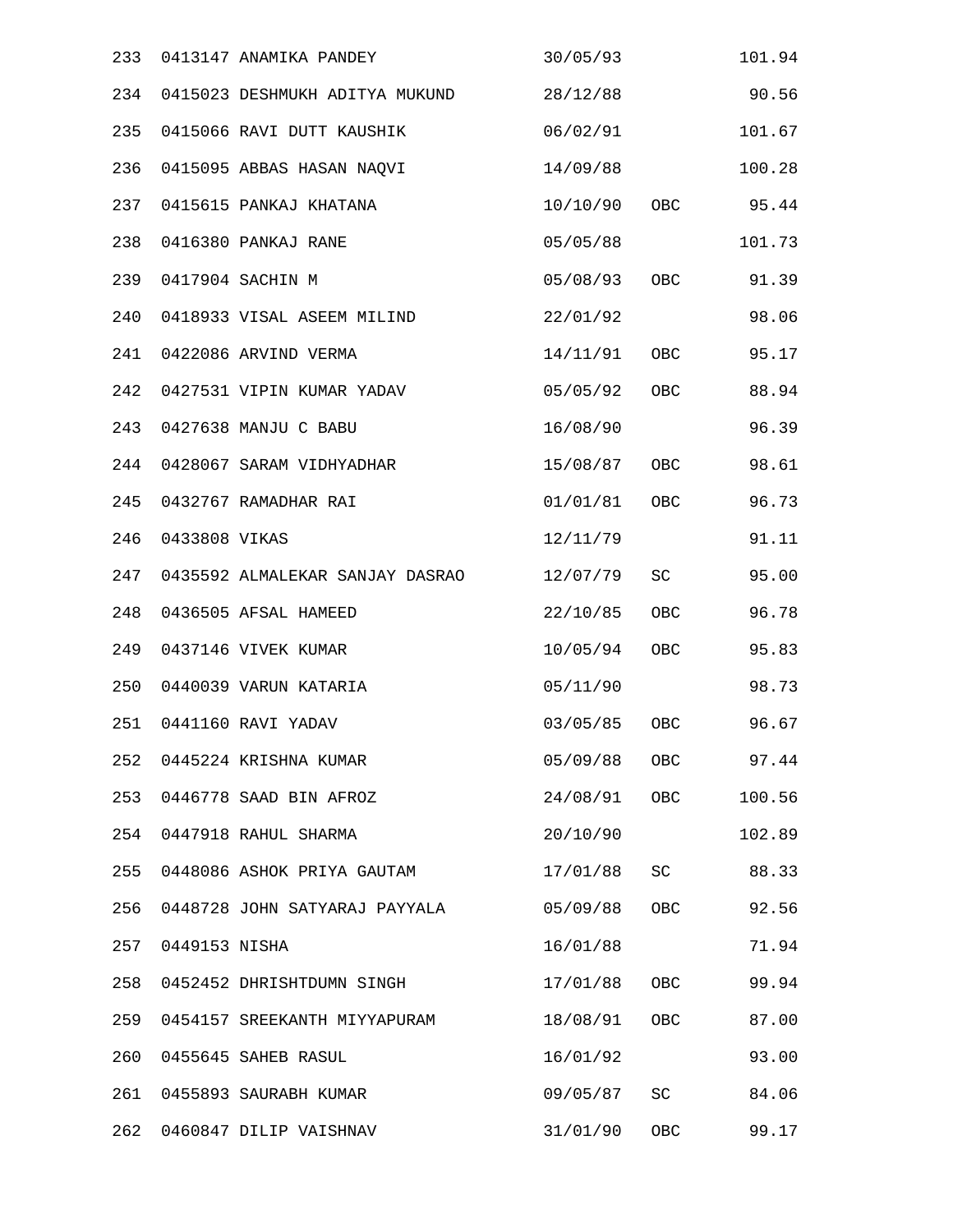| 263 |                | 0460886 ANJAN GANGULY          | 31/08/92     |            | 104.11 |
|-----|----------------|--------------------------------|--------------|------------|--------|
| 264 |                | 0460947 UTKARSH AWASTHI        | 16/08/90     |            | 97.00  |
| 265 |                | 0461603 ADESH KUMAR            | 20/12/87     |            | 99.17  |
| 266 |                | 0462957 GAURAV GAUTAM          | 01/07/90     | SC         | 88.06  |
| 267 |                | 0463714 KUMAR ALOK             | 12/01/87 OBC |            | 97.50  |
| 268 |                | 0465311 SACHCHIDANAND TIWARI   | 31/08/91     |            | 98.06  |
| 269 |                | 0468155 ARSHAD IMAM            | 23/12/91     |            | 67.78  |
| 270 |                | 0469099 VINAY KUMAR YADAV      | 01/10/91     | OBC        | 95.89  |
| 271 | 0472272 MUKESH |                                | 26/08/84     | OBC        | 92.94  |
| 272 |                | 0474917 DEEPAK SODHI           | 16/12/88     | SC         | 96.50  |
| 273 |                | 0480777 SANJEET SINGH CHAUHAN  | 01/07/83     | <b>OBC</b> | 101.67 |
| 274 |                | 0483425 GAURAV SINGH AHLAWAT   | 31/05/92     |            | 97.23  |
| 275 | 0483531 ASHOK  |                                | 22/04/92     | SC         | 96.33  |
| 276 |                | 0487747 NARENDER               | 18/08/81     | SC         | 95.89  |
| 277 |                | 0491843 FARDE KAPIL NAMDEV     | 15/04/86     | OBC        | 98.73  |
| 278 |                | 0493964 ARPAN KUMAR            | 27/02/87     | OBC        | 94.56  |
| 279 |                | 0494606 VINEET KUMAR           | 06/03/92     | OBC        | 94.33  |
| 280 |                | 0495668 HRUSHIKESH MOHANTA     | 06/12/91     |            | 99.73  |
| 281 |                | 0503912 RAJU KUMAR             | 24/02/91     | ST         | 91.39  |
| 282 |                | 0505023 PRASHANT KAUSHIK       | 03/01/87     |            | 107.73 |
| 283 |                | 0508972 NIVAS KUMAR            | 15/05/92 OBC |            | 99.56  |
| 284 |                | 0510895 SHRIYANSH TIWARI       | 23/06/90     |            | 96.11  |
| 285 |                | 0513759 RITESH KUMAR           | 10/10/92     | OBC        | 94.94  |
| 286 |                | 0516151 ANINDYA VIKRAM SINGH   | 09/04/92     |            | 95.11  |
| 287 |                | 0517675 VIGNESH NATARAJAN IYER | 24/04/90     |            | 96.23  |
| 288 |                | 0519533 S K KARTHICK           | 08/12/92 OBC |            | 89.94  |
| 289 |                | 0519968 UPENDRA UPADHYAY       | 13/09/89     |            | 104.11 |
| 290 |                | 0521240 ANKIT RAJ              | 05/01/91     |            | 95.56  |
| 291 |                | 0525492 SALVE YOGESH VILASRAO  | 05/05/88     | SC         | 83.06  |